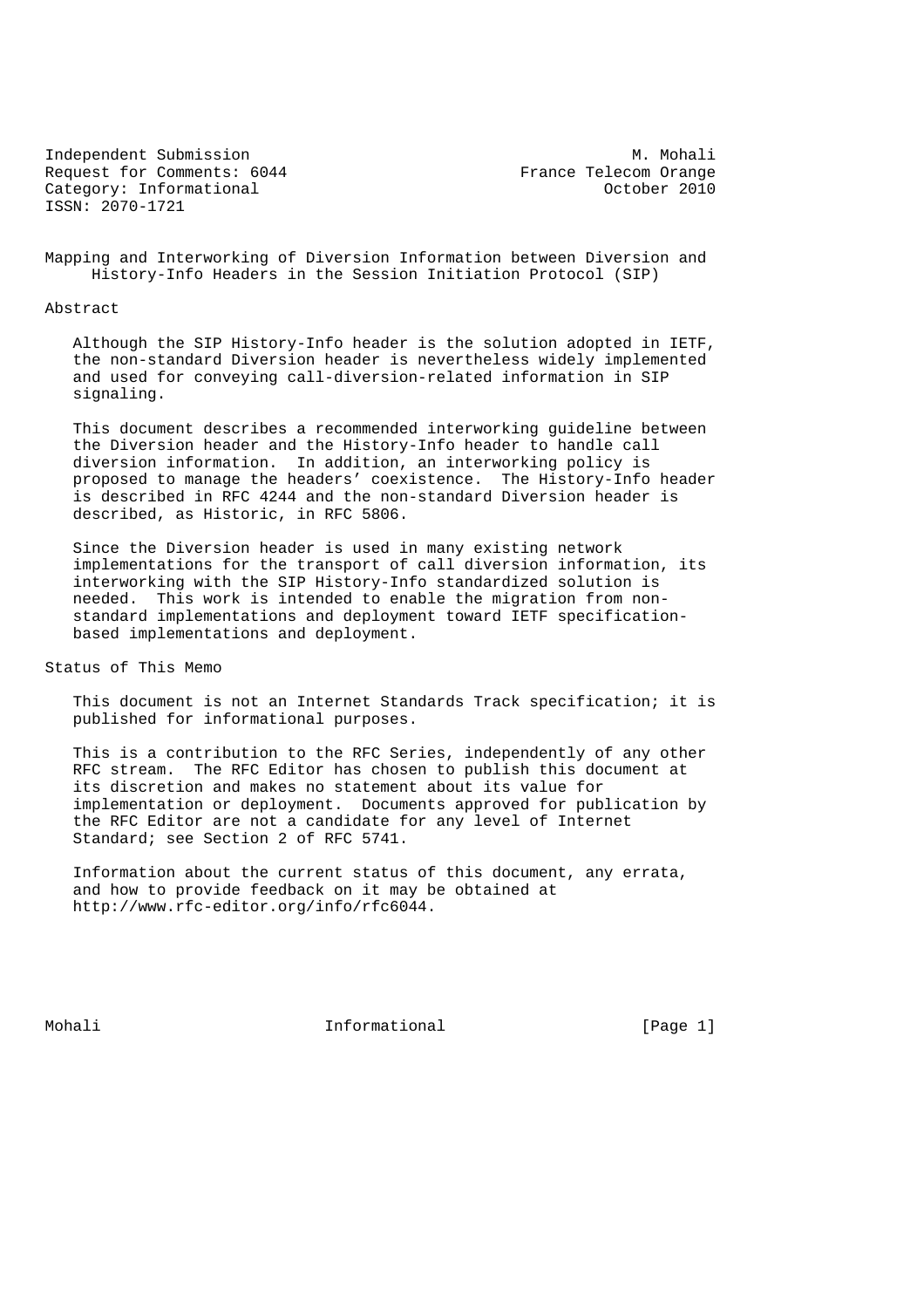Copyright Notice

 Copyright (c) 2010 IETF Trust and the persons identified as the document authors. All rights reserved.

 This document is subject to BCP 78 and the IETF Trust's Legal Provisions Relating to IETF Documents (http://trustee.ietf.org/license-info) in effect on the date of publication of this document. Please review these documents carefully, as they describe your rights and restrictions with respect to this document.

### Table of Contents

|  | 2.1. Interworking Requirements and Scope 4                       |
|--|------------------------------------------------------------------|
|  |                                                                  |
|  | 2.2.1. SIP Network/Terminal Using Diversion to SIP               |
|  | Network/Terminal Using History-Info Header 6                     |
|  | 2.2.2. SIP Network/Terminal Using History-Info                   |
|  | Header to SIP Network/terminal Using Diversion                   |
|  |                                                                  |
|  |                                                                  |
|  |                                                                  |
|  |                                                                  |
|  |                                                                  |
|  | 5. Diversion Header to History-Info Header 12                    |
|  | 6. History-Info Header to Diversion Header 15                    |
|  |                                                                  |
|  | 7.1. Example with Diversion Header Changed into                  |
|  |                                                                  |
|  | 7.2. Example with History-Info Header Changed into               |
|  |                                                                  |
|  | 7.3. Example with Two SIP Networks Using History-Info Header  17 |
|  | 7.4. Additional Interworking Cases 19                            |
|  |                                                                  |
|  |                                                                  |
|  |                                                                  |
|  |                                                                  |
|  |                                                                  |
|  | Interworking between Diversion Header and<br>Appendix A.         |
|  |                                                                  |

Mohali **Informational Informational** [Page 2]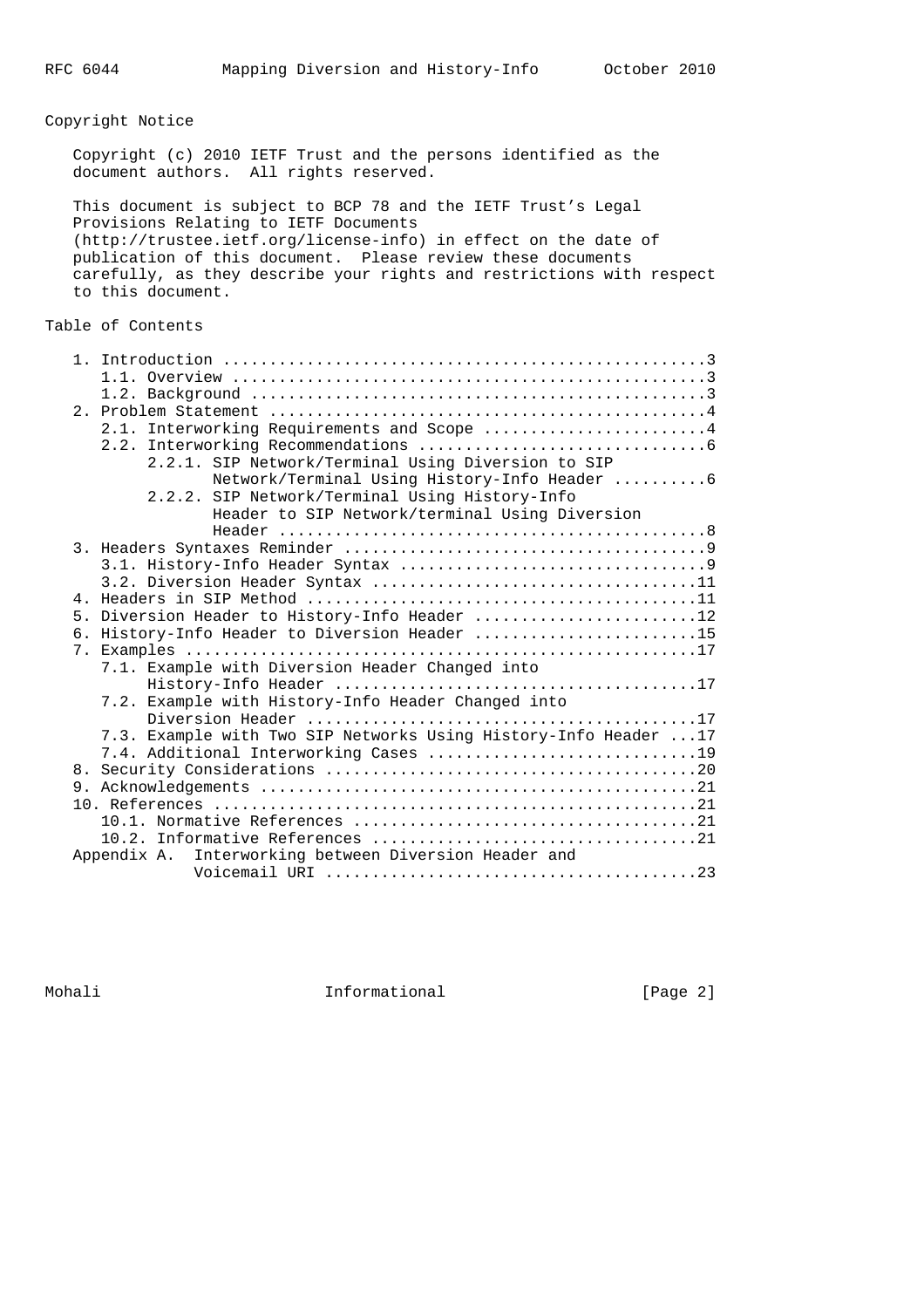### 1. Introduction

## 1.1. Overview

 For some VoIP-based (Voice over IP) services (e.g., voicemail, Interactive Voice Recognition (IVR) or automatic call distribution), it is helpful for the called SIP user agent to identify from whom and why the session was diverted. For this information to be used by various service providers or by applications, it needs to pass through the network. This is possible with two different SIP headers: the History-Info header defined in [RFC4244] and the historic Diversion header defined in [RFC5806], which are both able to transport diversion information in SIP signaling.

 Although the Diversion header is not standardized, it is widely used. Therefore, it is useful to have guidelines to make this header interwork with the standard History-Info header.

 Note that the new implementation and deployment of the Diversion header is strongly discouraged.

 This document provides a mechanism for header-content translation between the Diversion header and the History-Info header.

### 1.2. Background

 The History-Info header [RFC4244] and its extension for forming SIP service URIs (including Voicemail URI) [RFC4458] are recommended by the IETF to convey redirection information. They are also recommended in the "Communication Diversion (CDIV) service" Third Generation Partnership Project (3GPP) specification [TS\_24.604].

 Originally, the Diversion header was described in a document that was submitted to the SIP Working Group. It has been published now as [RFC5806] for the historical record and to provide a reference for this RFC.

 This header contains a list of diverting URIs and associated information providing specific information as the reason for the call diversion. Most existing SIP-based implementations have implemented the Diversion header when no standard solution was ready to deploy. The IETF has finally standardized the History-Info header, partly because it can transport general history information. This allows the receiving part to determine how and why the session is received. As the History-Info header may contain further information than call diversion information, it is critical to avoid losing information and

Mohali **Informational Informational Informational** [Page 3]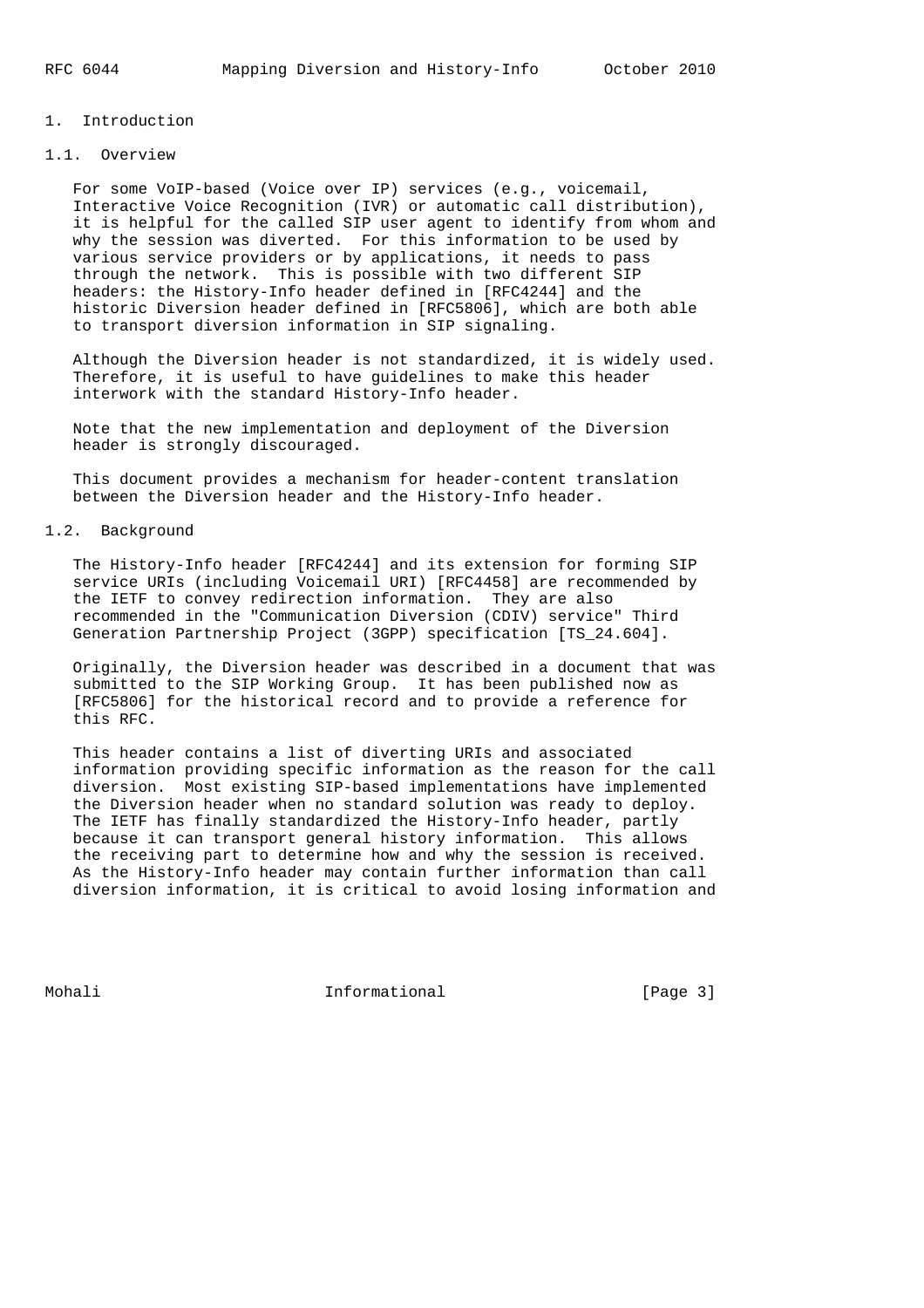be able to extract the relevant data using the retargeting cause URI parameter described in [RFC4458] for the transport of the diversion reason.

 The Diversion header and the History-Info header have different syntaxes, described below. Note that the main difference is that the History-Info header is a chronological writing header whereas the Diversion header applies a reverse chronology (i.e., the first diversion entry read corresponds to the last diverting user).

 Appendix A provides an interworking guideline between the Diversion header and the Voicemail URI, which is another way to convey diversion information. The Voicemail URI is defined in [RFC4458].

2. Problem Statement

2.1. Interworking Requirements and Scope

 This section provides the baseline terminology used in the rest of the document and defines the scope of interworking between the Diversion header and the History-Info header.

 There are many ways in which SIP signaling can be used to modify a session destination before it is established, and there are many reasons for doing so. The behavior of the SIP entities that will have to further process the session downstream will sometimes vary depending on the reasons that lead to changing the destination. For example, whether it is for a simple proxy to route the session or for an application server to provide a supplementary service. The Diversion header and the History-Info header differ in the approach and scope of addressing this problem.

For clarity, the following vocabulary is used in this document:

- o Retargeting/redirecting: retargeting/redirecting refers to the process of a Proxy Server/User Agent Client (UAC) changing a Uniform Resource Identifier (URI) in a request and thus changing the target of the request. These terms are defined in [RFC4244]. The History-Info header is used to capture retargeting information.
- o Call forwarding/call diversion/communication diversion: these terms are equivalent and refer to the Communications Diversion (CDIV) supplementary services, based on the Integrated Services Digital Network (ISDN) Communication diversion supplementary

Mohali **Informational Informational Informational** [Page 4]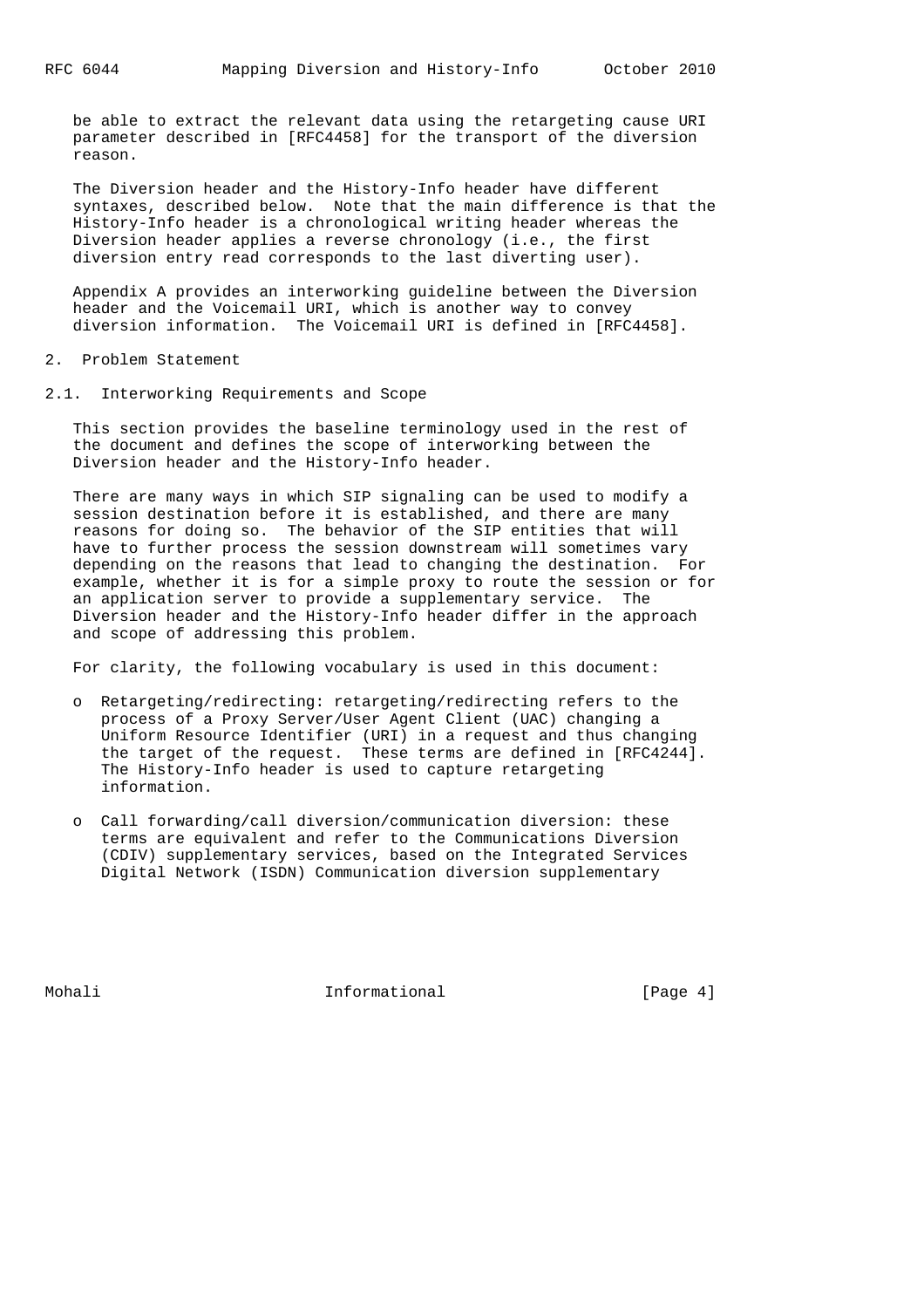services and defined in 3GPP [TS\_24.604]. They are applicable to entities that are intended to modify the original destination of an IP multimedia session during or prior to the session establishment.

 This document does not intend to describe when or how History-Info or Diversion headers should be used. Hereafter is provided clarification on the context in which the interworking is required.

 The Diversion header has exactly the same scope as the call diversion service and each header entry reflects a call diversion invocation. The Diversion header is used for recording call forwarding information, which could be useful to network entities downstream. Today, this SIP header is implemented by several manufacturers and deployed in networks.

 The History-Info header is used to store all retargeting information including call diversion information. In practice, the History-Info header [RFC4244] is used to convey call-diversion-related information by using a cause URI parameter [RFC4458] in the relevant entry. Note, however, that the use of cause URI parameter [RFC4458] in a History-Info entry for a call diversion is specific to the 3GPP specification [TS\_24.604]. [RFC4458] focuses on retargeting toward a voicemail server and does not specify whether the cause URI parameter should be added in a URI for other cases. As a consequence, implementations that do not use the cause URI parameter for call forwarding information are not considered for the mapping described in this document. Nevertheless, some recommendations are given in the next sections on how to avoid the loss of non-mapped information at the boundary between a network region using History-Info header and one using the Diversion header.

 Since both headers address call forwarding needs, diverting information could be mixed up or be inconsistent if both are present in an uncoordinated fashion in the INVITE request. So, Diversion and History-Info headers must not independently coexist in the same session signaling. This document addresses how to convert information between the Diversion header and the History-Info header, and when and how to preserve both headers to cover additional cases.

 For the transportation of consistent diversion information downstream, it is necessary to make the two headers interwork. Interworking between the Diversion header and the History-Info header is introduced in sections 5 and 6. Since the coexistence scenario may vary from one use case to another one, guidelines regarding headers interaction are proposed.

Mohali **Informational Informational Informational** [Page 5]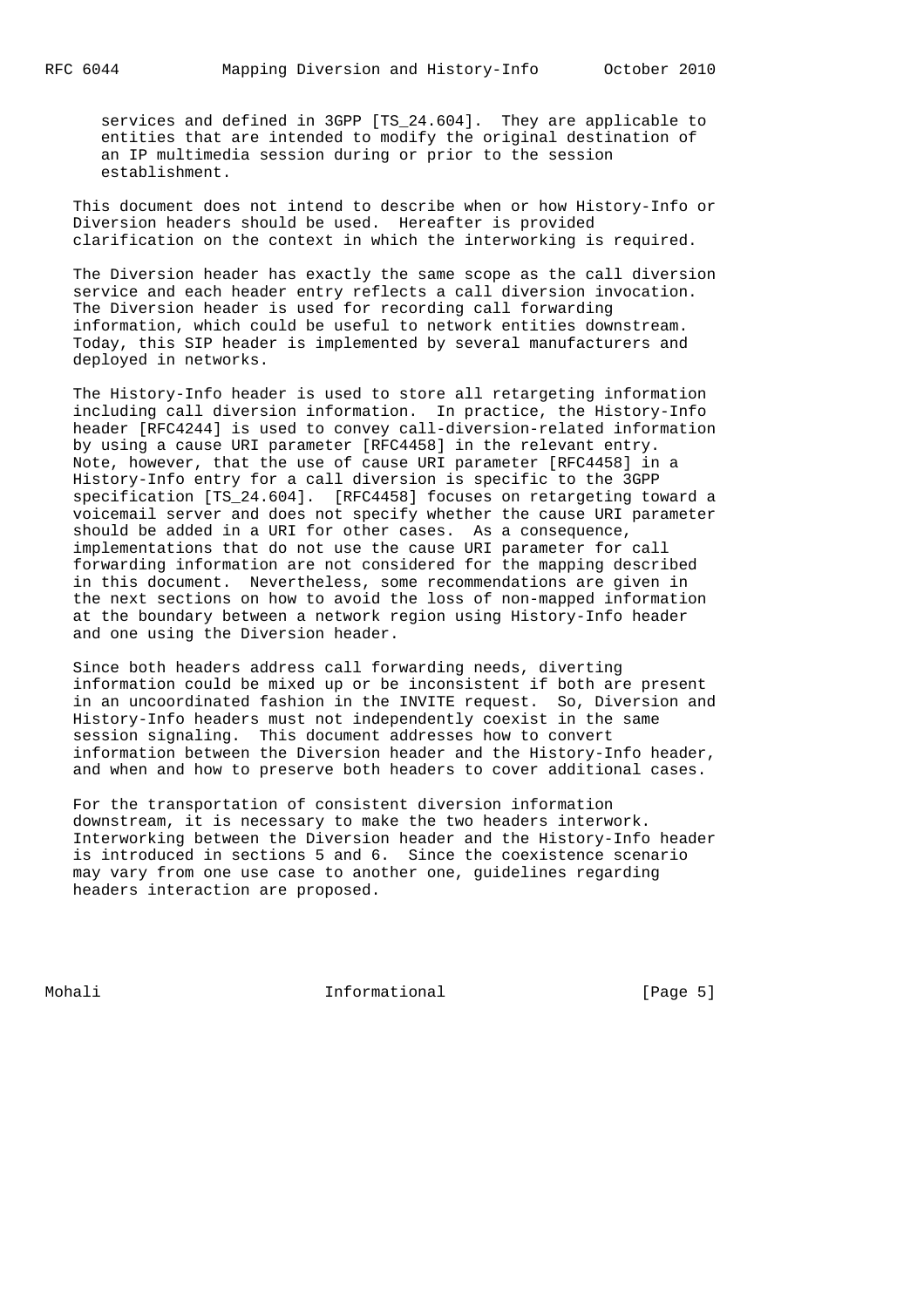### 2.2. Interworking Recommendations

Interworking function:

 In a normal case, the network topology assumption is that the interworking described in this document should be performed by a specific SIP border device that is aware, by configuration, that it is at the border between two regions, one using History-Info header and one using Diversion header.

 As History-Info header is a standard solution, a network using the Diversion header must be able to provide information to a network using the History-Info header. In this case, to avoid header coexistence, it is required to replace, as often as possible, the Diversion header with the History-Info header in the INVITE request during the interworking.

 Since, the History-Info header has a wider scope than the Diversion header, it may be used for other needs and services than call diversion. In addition to trace call diversion information, the History-Info header also acts as a session history and can store all successive R-URI values. Consequently, even if it should be better to remove the History-Info header after the creation of the Diversion header to avoid confusion, the History-Info header must remain unmodified in the SIP signaling if it contains supplementary (non diversion) information. It is possible to have History-Info headers that do not have values that can be mapped into the Diversion header. In this case, no interworking with Diversion header should be performed, and it must be defined per implementation what to do in this case. This point is left out of the scope of this document.

 As a conclusion, it is recommended to have local policies minimizing the loss of information and find the best way to keep it up to the terminating user agent.

 The following sections describe the basic common use case. Additional interworking cases are described in section 7.5.

2.2.1. SIP Network/Terminal Using Diversion to SIP Network/Terminal Using History-Info Header

 When the Diversion header is used to create a History-Info header, the Diversion header must be removed in the outgoing INVITE. It is considered that all of the information present in the Diversion header is transferred in the History-Info header.

Mohali **Informational Informational Informational** [Page 6]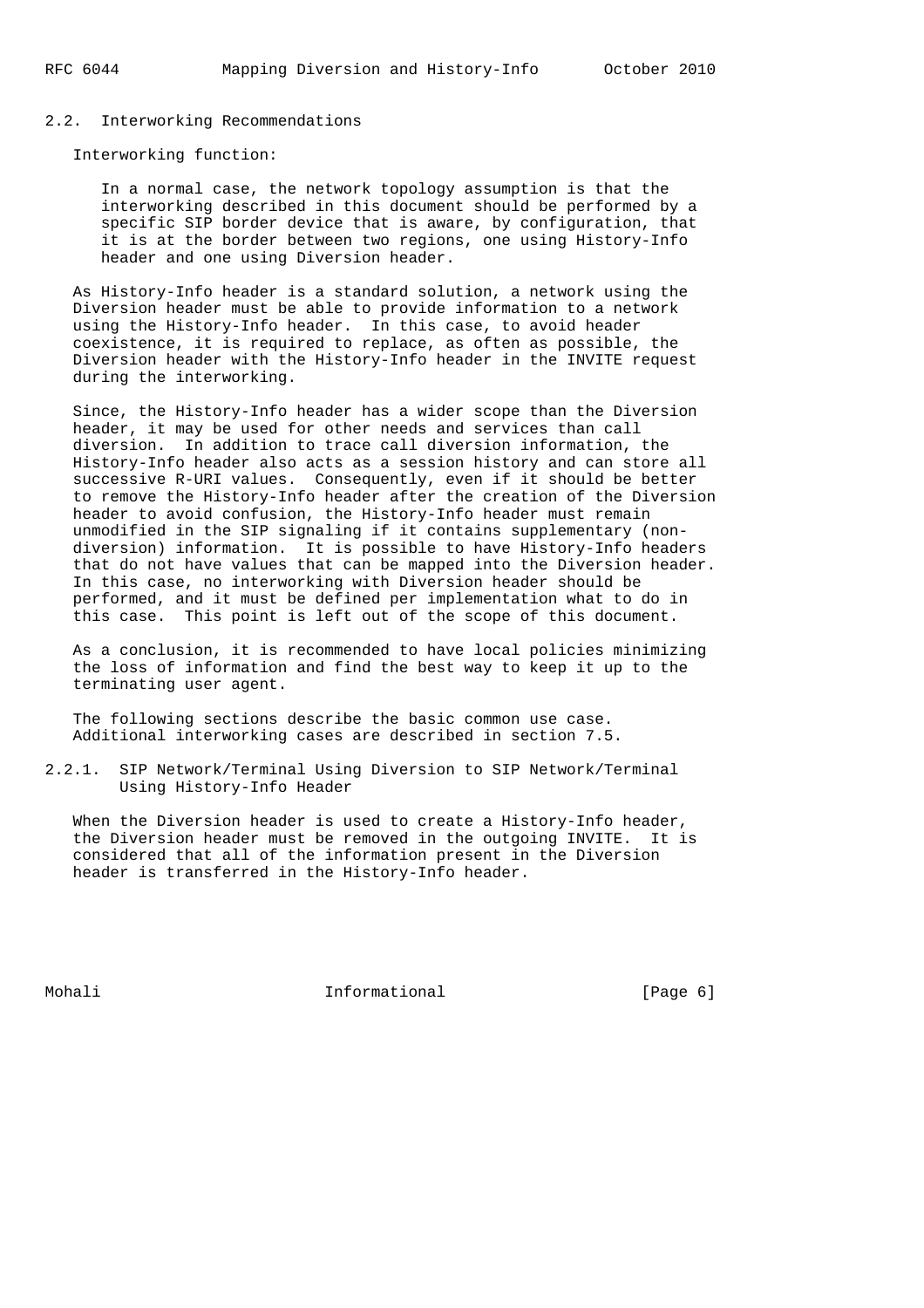If a History-Info header is present in the incoming INVITE (in addition to Diversion header), the Diversion header and History-Info header present must be mixed and only the diversion information not yet present in the History-Info header must be inserted as a last entry (more recent) in the existing History-Info header, as recommended in [RFC4244].

 As an example, this could be the case of an INVITE coming from network\_2 using the Diversion header but previously passed through network\_1 using the History-Info header (or the network\_2 uses History-Info header to transport successive URI information) and going to network\_3 using the History-Info header.

|                                | IWF*                                                                                                                                                                     |                                                                                                                                                      |  |                | IWF* |                                 |  |
|--------------------------------|--------------------------------------------------------------------------------------------------------------------------------------------------------------------------|------------------------------------------------------------------------------------------------------------------------------------------------------|--|----------------|------|---------------------------------|--|
| network1<br>History-Info       |                                                                                                                                                                          | network 2<br>Diversion                                                                                                                               |  |                |      | network 3<br>using<br>Hist-Info |  |
| UAA P1 ASB<br>INVITE<br>INVITE | Supported: histinfo<br>History-Info:<br><sip:proxyp1>; index=1,<br/><math>&lt;</math>sip:userB &gt;; index=1.1<br/>INVITE<br/>------&gt;<br/>History-Info:</sip:proxyp1> | P2<br><sip:proxyp1>; index=1,<br/><math>&lt;</math>sip:userB&gt;; index=1.1<br/><math>&lt;</math>sip:userC&gt;; cause=302; index=1.1.1</sip:proxyp1> |  | AS C UA C AS D |      | UA E                            |  |

 In this case, the incoming INVITE contains a Diversion header and a History-Info header. Therefore, as recommended in this document, it is necessary to create, for network\_3, a single History-Info header gathering existing information from both the History-Info and the Diversion headers received. Anyway, it is required from network\_2 (i.e., IWF) to remove the Diversion header when the message is going to a network not using the Diversion header. Then, network\_3 could use call forwarding information that is present in a single header and add its own diversion information if necessary.

Mohali **Informational Informational** [Page 7]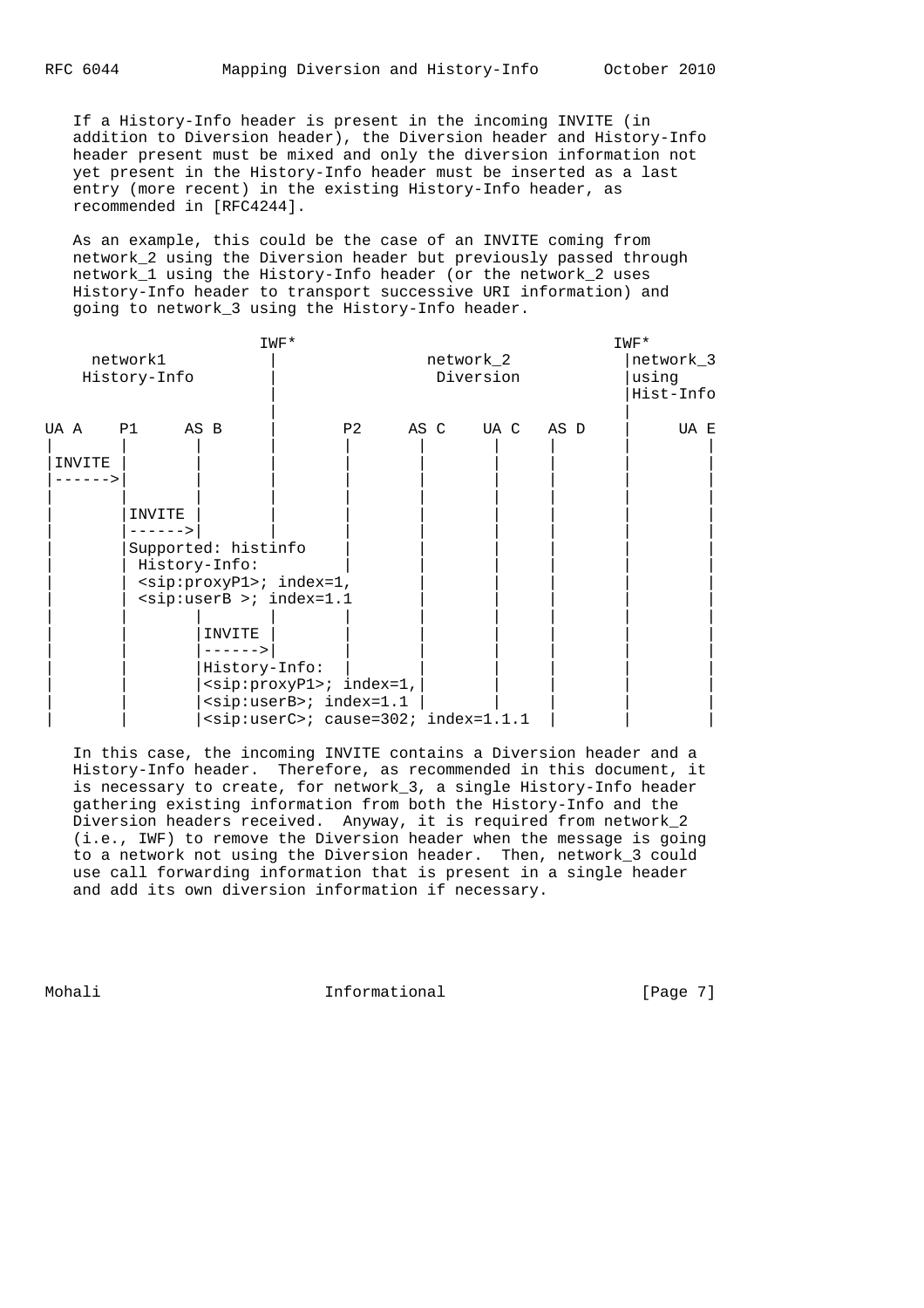Notes:

- 1. If a network is not able either to use only one header each time or to maintain both headers up to date, the chronological order cannot be certified.
- 2. It is not possible to have only a Diversion header when the History-Info header contains more than call diversion information. If previous policy recommendations are applied, the chronological order is respected as Diversion entries are inserted at the end of the History-Info header taking into account the Diversion internal chronology.
- 2.2.2. SIP Network/Terminal Using History-Info Header to SIP Network/Terminal Using Diversion Header

 When the History-Info header is interpreted to create a Diversion header, some precautions must be taken.

 If the History-Info header contains only call forwarding information, then it must be deleted after the interworking.

 If the History-Info header contains other information, then only the information of concern to the diverting user must be used to create entries in the Diversion header and the History-Info header must be kept as received in the INVITE and forwarded downstream.

 Note: The History-Info header could be used for other reasons than call diversion services, for example, by a service that needs to know if a specific Application Server (AS) had yet been invoked in the signaling path. If the call is later forwarded to a network using the History-Info header, it would be better not to lose history information due to passing though the network that only supports Diversion headers. A recommended solution must not disrupt the standard behavior and networks that do not implement the History-Info header must be transparent to a received History-Info header.

 If a Diversion header is present in the incoming INVITE (in addition to History-Info header), only diversion information present in the History-Info header but not in the Diversion header must be inserted from the last entry (more recent) into the existing Diversion header, as recommended in [RFC5806].

 Note that the chronological order could not be certified. If previous policy recommendations are respected, this case should not happen.

Mohali **Informational Informational Informational** [Page 8]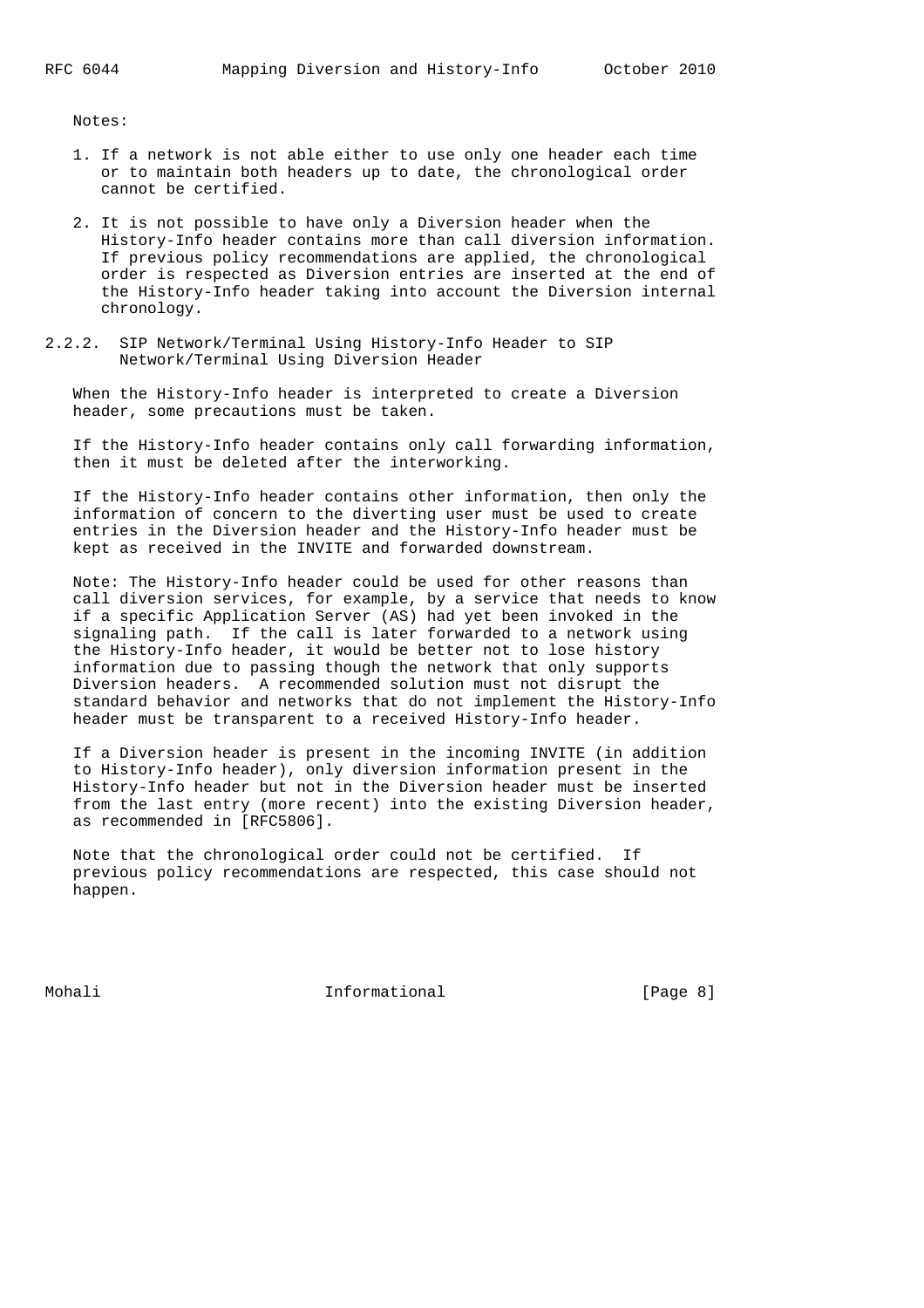Forking case:

 The History-Info header enables the recording of sequential forking for the same served user. During an interworking, from the History-Info header to Diversion header, the History-Info entries containing a forking situation (with an incremented "index" parameter) could possibly be mapped if it contains a call forwarding "cause" parameter. The interworking entity could choose to create only a Diversion entry or not apply the interworking. The choice could be done according a local policy.

 The same logic is applied for an interworking with Voicemail URI (see the Appendix).

3. Headers Syntaxes Reminder

3.1. History-Info Header Syntax

History-Info = "History-Info" HCOLON hi-entry \*(COMMA hi-entry)

| hi-entry                          | = hi-targeted-to-uri *( SEMI hi-param )  |
|-----------------------------------|------------------------------------------|
| $hi$ -targeted-to-uri = name-addr |                                          |
| hi-param                          | $=$ hi-index / hi-extension              |
| hi-index                          | $=$ "index" EQUAL 1*DIGIT *(DOT 1*DIGIT) |
| hi-extension                      | = generic-param                          |

 The History-Info header is specified in [RFC4244]. The top-most History-Info entry (first in the list) corresponds to the oldest history information.

 A hi-entry may contain a cause URI parameter expressing the diversion reason. This optional cause URI parameter is defined in [RFC4458] with the following syntax:

cause-param = "cause" EQUAL Status-Code

 This parameter is also named cause-param and should be inserted in the History-Info entry (URI) of the diverted-to user in case of call diversion as recommended in the 3GPP CDIV specification [TS\_24.604]. The cause values used in the cause-param for the diverting reason are listed in the RFC 4458, and because it is a parameter dedicated to call forwarding service, its presence is used to determine that a hi entry is a diverting user. More precisely, each diverting user is located in the hi-entry before the one containing a cause-param with a cause value as listed in RFC 4458.

Mohali **Informational Informational Informational** [Page 9]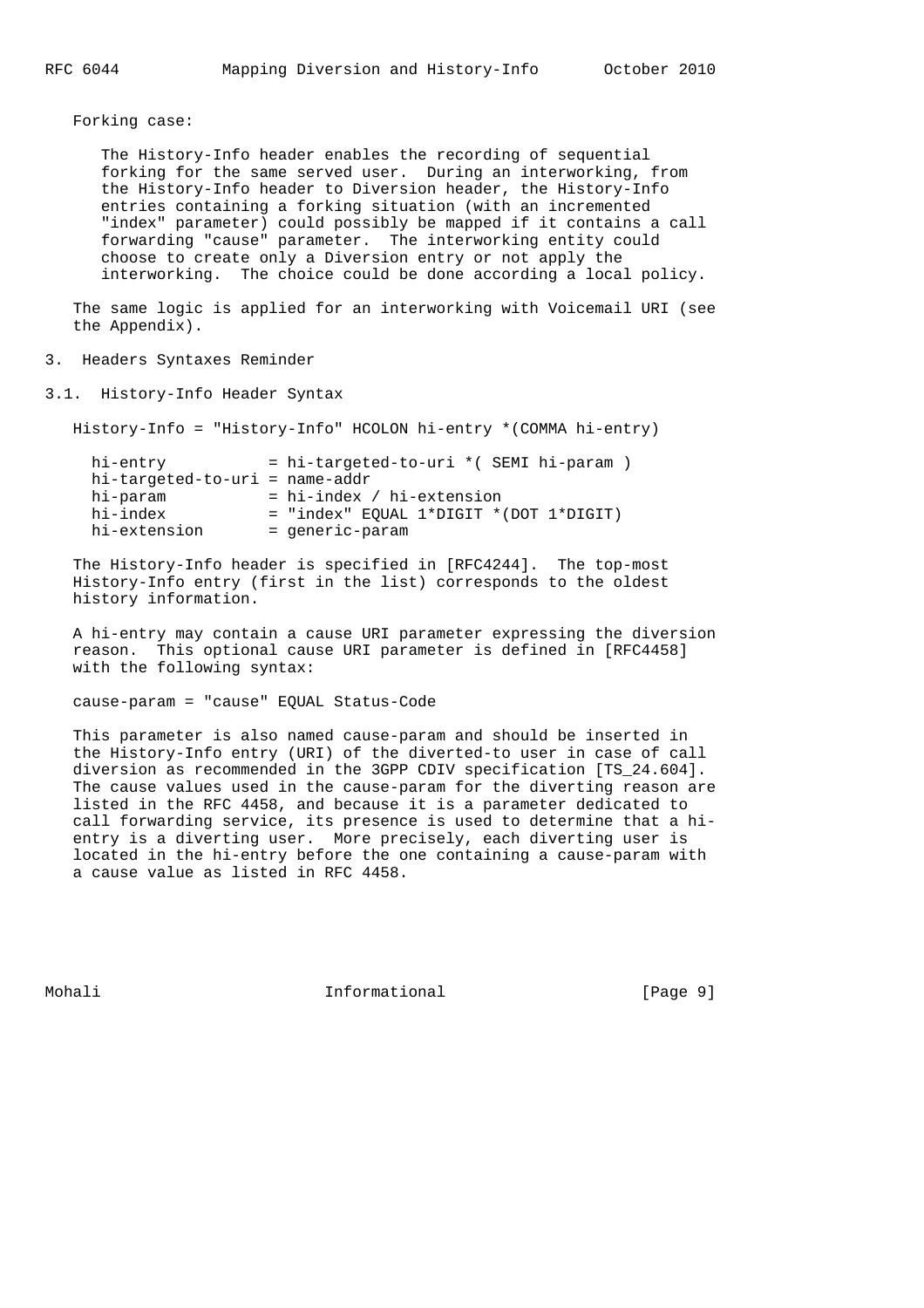Moreover, the Reason header defined in [RFC3326] should be escaped in the hi-entry of the diverting user when the call diversion is due to a received SIP response. The Reason header contains a cause parameter set to the true SIP response code received (Status-Code). Therefore, in case of call diversion due to a SIP response, both cause parameters should be used. The complexity is that these parameters could be used at the same time in the History-Info header but not in the same hi-entry and not with the same meaning. Only the cause-param is dedicated to call diversion service. The 'cause' Reason header parameter is not taken into account in the mapping with a Diversion header.

 [RFC4458] also defines the 'target' URI parameter, which could be inserted in a R-URI and consequently in the hi-targeted-to-uri. This parameter is used to keep the diverting user address in the downstream INVITE request in Voicemail URI implementation. As this information is already present in the hi-entries, the 'target' URI parameter is not taken into account regarding the interworking with the Diversion header. From the Diversion header, it could be possible to create the 'target' URI parameter in the hi-entries and/or in the R-URI, but this possibility is based on local policies not described in this document.

 A Privacy header, as defined in [RFC3323], could also be included in hi-entries with the 'history' value defined in the [RFC4244].

 The index parameter is a string of digits, separated by dots, to indicate the number of forward hops and retargets.

 Note: A history entry could contain the "gr" parameter. Regardless of the rules concerning the "gr" parameter defined in [TS\_24.604], which must be applied, this parameter has no impact on the mapping and must only be copied with the served user address.

Example:

 History-Info: <sip: diverting\_user1\_addr?Privacy=none?Reason=SIP%3Bcause% 3D302>;index=1, <sip: diverting\_user2\_addr;cause=480?Privacy=history>;index=1.1, <sip:last\_diversion\_target;cause=486>; index=1.1.1

 Policy concerning "histinfo" option tag in Supported header: According to [RFC4244], a proxy that receives a Request with the "histinfo" option tag in the Supported header should return captured History-Info in subsequent, provisional and final responses to the Request. The behavior depends upon whether or not the local policy supports the capture of History-Info.

Mohali **Informational Informational** [Page 10]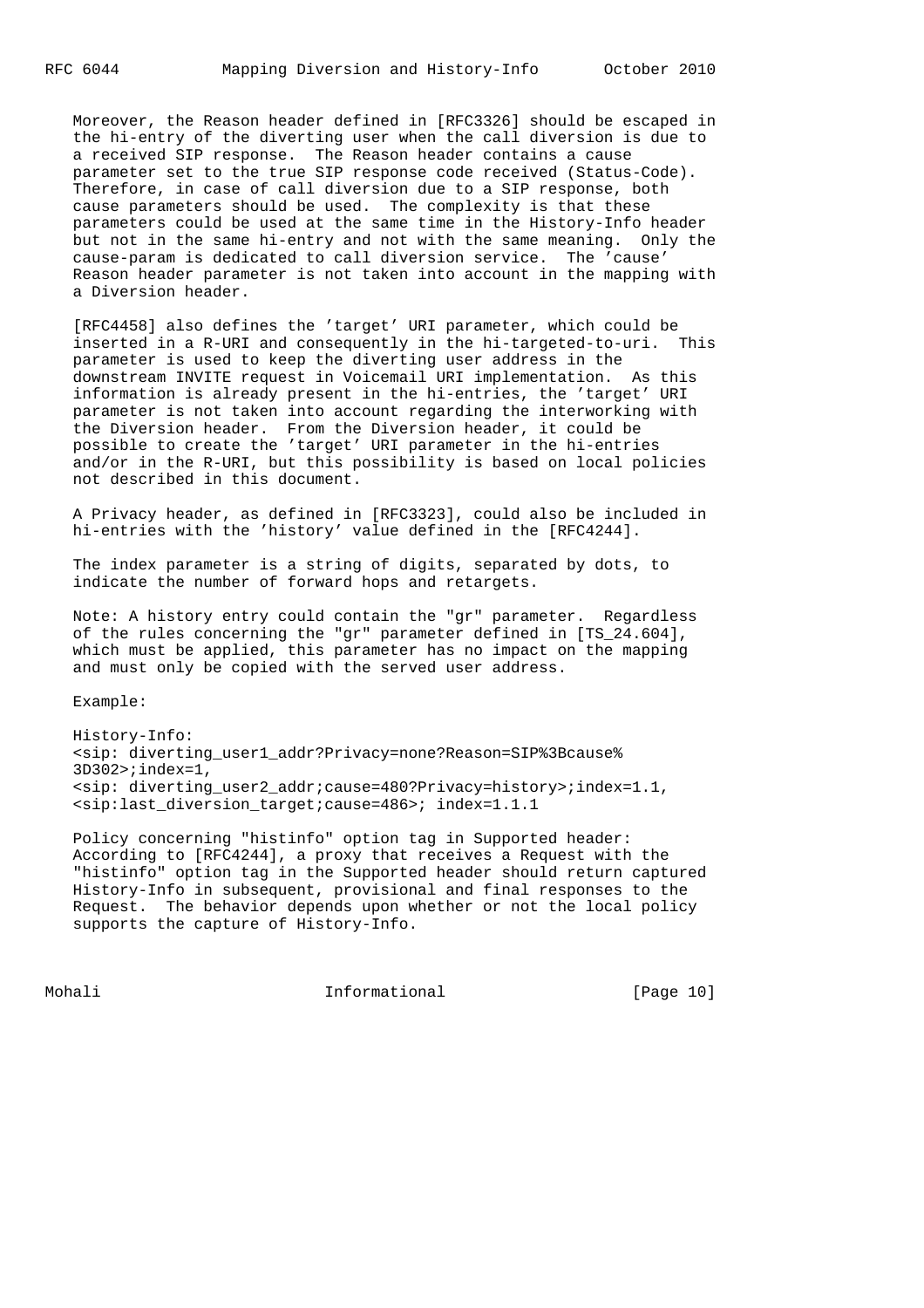### 3.2. Diversion Header Syntax

 The following text is restating the exact syntax that the production rules in [RFC5806] define, but using [RFC5234] ABNF:

| Diversion = "Diversion" HCOLON diversion-params |                                                                                                                                                                                                                            |  |  |  |  |
|-------------------------------------------------|----------------------------------------------------------------------------------------------------------------------------------------------------------------------------------------------------------------------------|--|--|--|--|
|                                                 | *(COMMA diversion-params)                                                                                                                                                                                                  |  |  |  |  |
| diversion-params                                | = name-addr *(SEMI (diversion-reason /<br>diversion-counter / diversion-limit /<br>diversion-privacy / diversion-screen /<br>diversion-extension))                                                                         |  |  |  |  |
| diversion-reason                                | = "reason" EQUAL ("unknown" / "user-busy" /<br>"no-answer" / "unavailable" / "unconditional"<br>/ "time-of-day" / "do-not-disturb" /<br>"deflection" / "follow-me" / "out-of-service"<br>/ "away" / token / quoted-string) |  |  |  |  |
| diversion-counter                               | = "counter" EOUAL 1*2DIGIT                                                                                                                                                                                                 |  |  |  |  |
| diversion-limit                                 | = "limit" EOUAL 1*2DIGIT                                                                                                                                                                                                   |  |  |  |  |
| diversion-privacy                               | $=$ "privacy" EQUAL ("full" / "name" / "uri" /<br>"off" / token / quoted-string)                                                                                                                                           |  |  |  |  |
| diversion-screen                                | = "screen" EQUAL ("yes" / "no" / token /<br>quoted-string)                                                                                                                                                                 |  |  |  |  |
|                                                 | diversion-extension = token [EQUAL (token / quoted-string)]                                                                                                                                                                |  |  |  |  |
|                                                 |                                                                                                                                                                                                                            |  |  |  |  |

 Note: The Diversion header could be used in the comma-separated format, as described below, and in a header-separated format. Both formats could be combined a received INVITE as recommended in [RFC3261].

Example:

Diversion:

 diverting\_user2\_addr; reason="user-busy"; counter=1; privacy=full, diverting\_user1\_addr; reason="unconditional"; counter=1; privacy=off

4. Headers in SIP Method

 The recommended interworking presented in this document should apply only for INVITE requests.

In 3xx responses, both headers could be present.

 When a proxy wants to interwork with a network supporting the other header field, it should apply the interworking between Diversion header and History-Info header in the 3xx response.

Mohali **Informational Informational** [Page 11]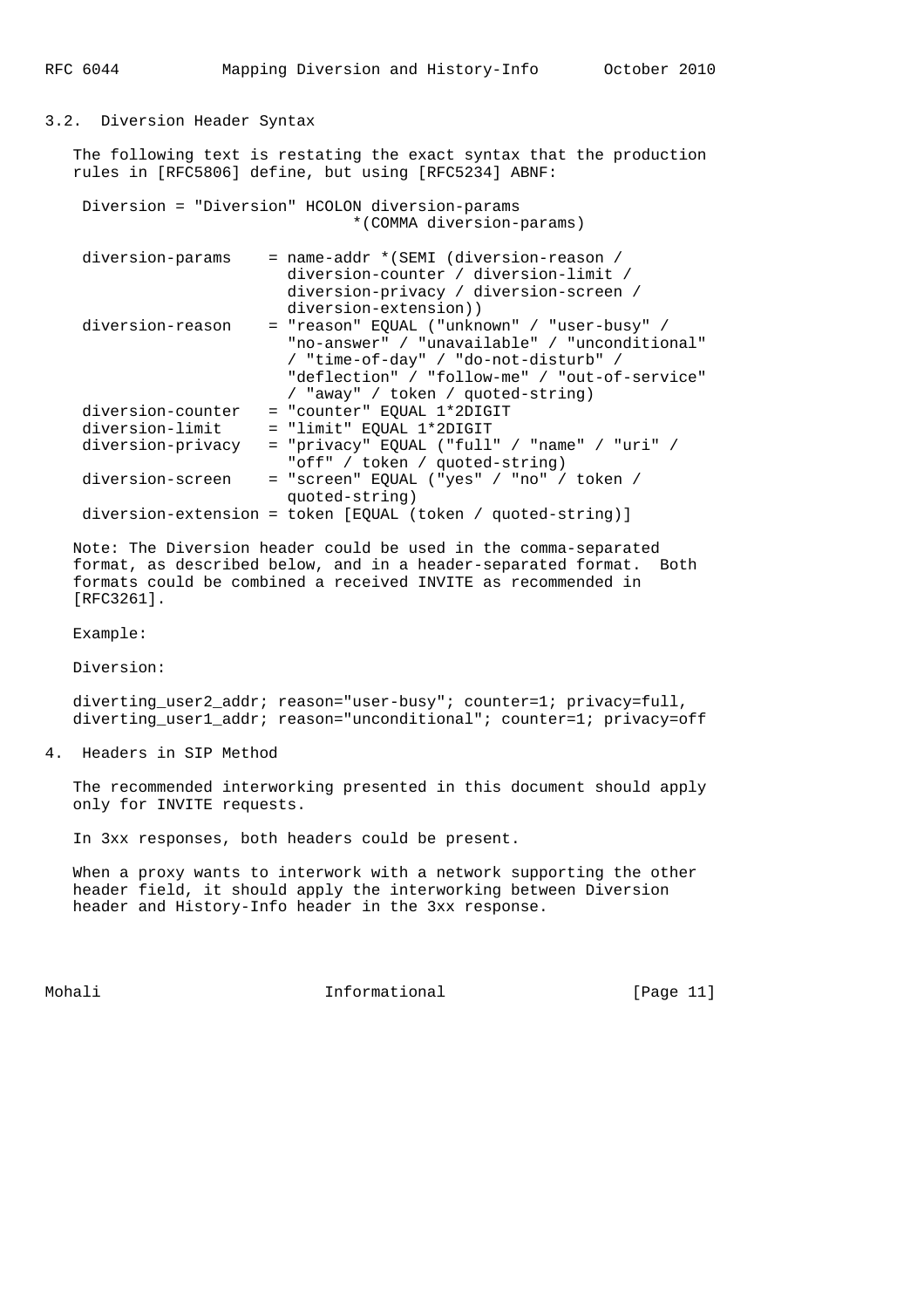When a recursing proxy redirects an initial INVITE after receiving a 3xx response, it should add as a last entry either a Diversion header or a History-Info header (according to its capabilities) in the forwarded INVITE. Local policies could apply to send the received header in the next INVITE.

 Other messages where History-Info could be present are not used for the call forwarding service and should not be changed into Diversion header. The destination network must be transparent to the received History-Info header.

 Note: the following mapping is inspired from the ISDN User Part (ISUP) to the SIP interworking described in [TS\_29.163].

5. Diversion Header to History-Info Header

 The following text is valid only if no History-Info is present in the INVITE request. If at least one History-Info header is present, the interworking function must adapt its behavior to respect the chronological order. See section 2.2.

 For N Diversion entries, N+1 History-Info entries must be created. To create the History-Info entries in the same order than during a session establishment, the Diversion entries must be mapped from the bottom-most until the top-most. Each Diversion entry shall be mapped into a History-Info entry. An additional History-Info entry (the last one) must be created with the diverted-to party address present in the R-URI of the received INVITE. The mapping is described below.

The first entry created in the History-Info header contains:

- a hi-targeted-to-uri with the name-addr parameter of the bottom most Diversion header.
- if a privacy parameter is present in the bottom-most Diversion entry, then a Privacy header could be escaped in the History-Info header as described below.

- an index set to 1.

 For each following Diversion entry (from bottom to top), the History info entries are created as following (from top to bottom):

Mohali Informational [Page 12]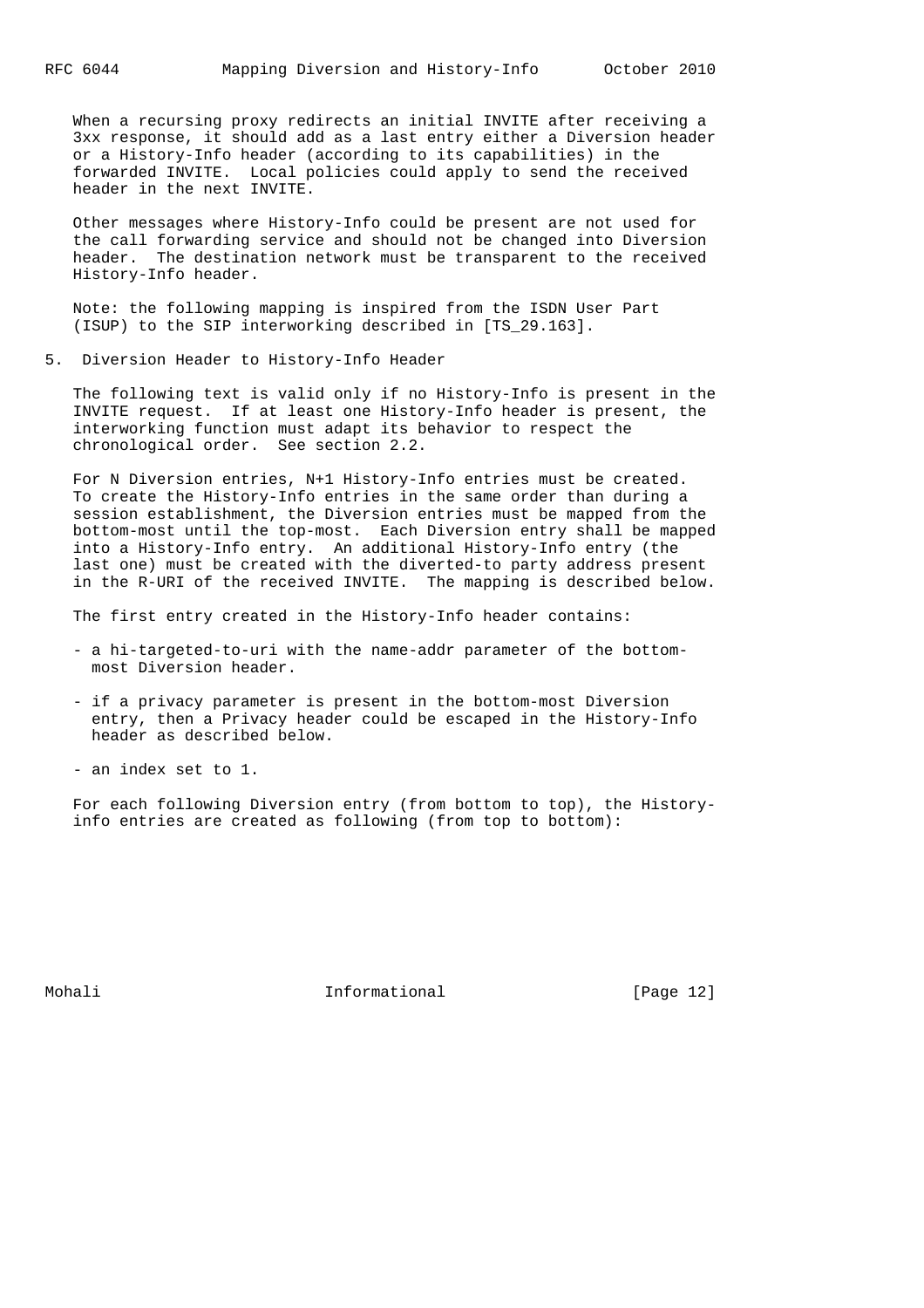| Source<br>Diversion header component:                                                                                                                                                                                                                                                                                                                                                                                                                                                                                                                                                                         | Destination<br>History-Info header component:                                                                                                                                                                          |  |  |  |
|---------------------------------------------------------------------------------------------------------------------------------------------------------------------------------------------------------------------------------------------------------------------------------------------------------------------------------------------------------------------------------------------------------------------------------------------------------------------------------------------------------------------------------------------------------------------------------------------------------------|------------------------------------------------------------------------------------------------------------------------------------------------------------------------------------------------------------------------|--|--|--|
| name-addr                                                                                                                                                                                                                                                                                                                                                                                                                                                                                                                                                                                                     | hi-targeted-to-uri                                                                                                                                                                                                     |  |  |  |
| Reason of the previous<br>Diversion entry<br>"unknown"--------------------------------404 (default 'cause' value)<br>"unconditional"--------------------------302<br>"user-busy"------------------------------486<br>"no-answer"------------------------------408<br>"deflection "---------------------------480 or 487<br>"unavailable"----------------------------404<br>"time-of-day"----------------------------404 (default)<br>"do-not-disturb"-------------------------404 (default)<br>"follow-me"-----------------------------404 (default)<br>"out-of-service"------------------------404 (default) | <br>cause-param (not present in<br>the first created hi-entry)                                                                                                                                                         |  |  |  |
| Counter<br>"1" or parameter ------------------------The previous created index<br>not present<br>Superior to "1" ----------------------------Create N-1 placeholder History<br>(i.e., N)                                                                                                                                                                                                                                                                                                                                                                                                                      | hi-index<br>is incremented with ".1"<br>entry with the previous index<br>incremented with ".1"<br>Then the History-Info header<br>created with the Diversion<br>entry with the previous index<br>incremented with ".1" |  |  |  |
| Privacy                                                                                                                                                                                                                                                                                                                                                                                                                                                                                                                                                                                                       | Privacy header escaped in the<br>hi-targeted-to-uri<br>absent or "none"                                                                                                                                                |  |  |  |

A last History-Info entry is created and contains:

- a hi-targeted-to-uri with the Request-URI of the INVITE request.

 - a cause-param from the top-most Diversion entry, mapped from the diversion-reason as described above.

Mohali **Informational Informational** [Page 13]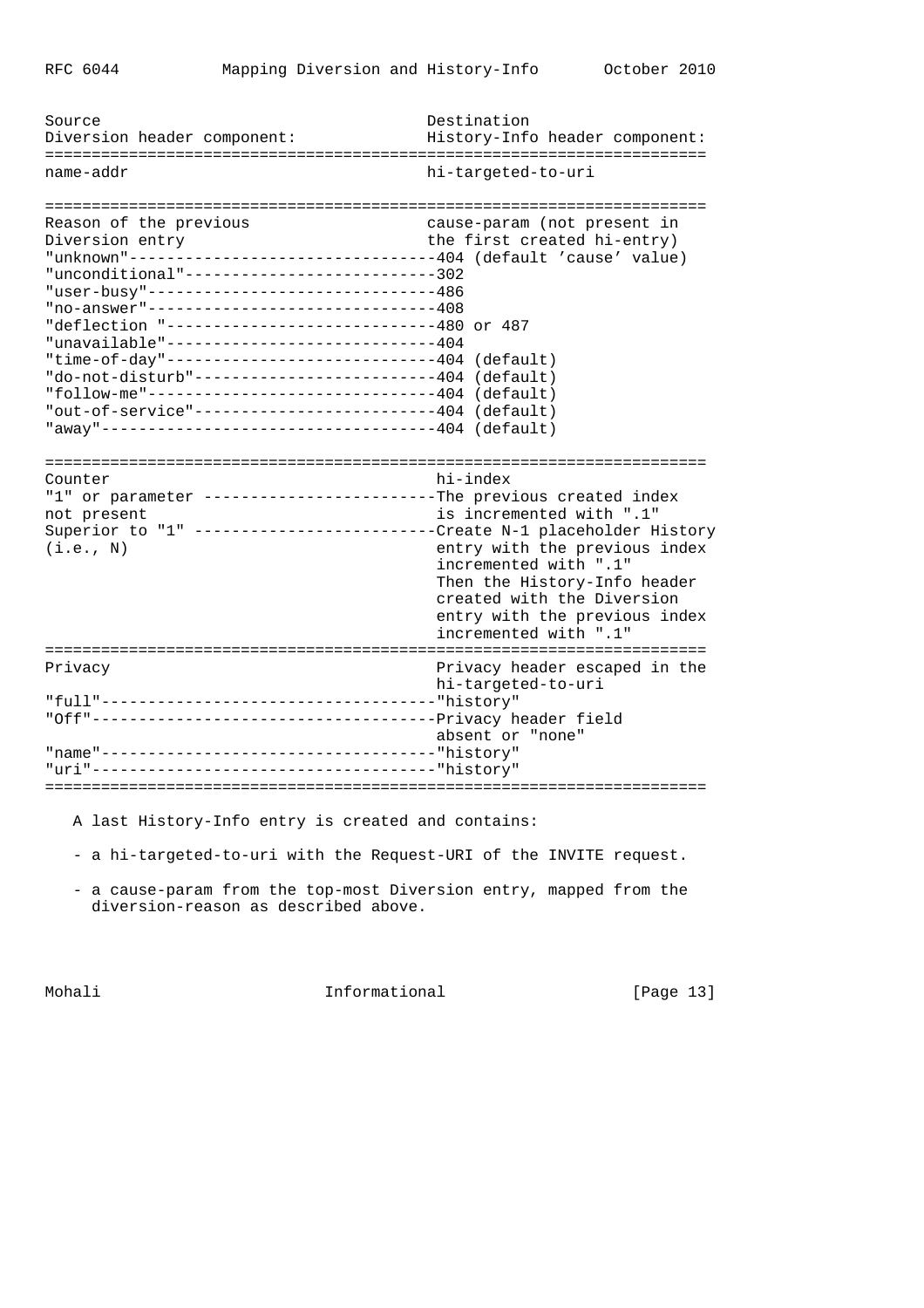- if a privacy parameter is present in the top-most Diversion entry, then a Privacy header could be escaped in the History-Info header as described above.
- an index set to the previous created index and incremented with ".1"

Notes:

- 1. For other optional Diversion parameters, there is no recommendation as History-Info header does not provide equivalent parameters.
- 2. For values of the diversion-reason values that are mapped with a recommended default value, it could also be possible to choose another value. The cause-param URI parameter offers less possible values than the diversion-reason parameter. However, it has been considered that cause-param values list was sufficient to implement CDIV service as defined in 3GPP [TS\_24.604] as it covers a large portion of cases.
- 3. The Diversion header could contain a Tel:URI in the name-addr parameter, but it seems not possible to have a Tel:URI in the History-Info header. [RFC3261] gives an indication as to the mapping between sip: and Tel:URIs, but in this particular case, it is difficult to assign a valid hostport as the diversion has occurred in a previous network and a valid hostport is difficult to determine. So, it is suggested that in case of Tel:URI in the Diversion header, the History-Info header should be created with a SIP URI with user=phone.
- 4. The Diversion header allows the carrying of a counter that retains the information about the number of successive redirections. The History-Info header does not have an equivalent because to trace and count the number of diversion it is necessary to count cause parameter containing a value associated to a call diversion. Read the index value is not enough. With the use of the "placeholder" entry, the History-Info header entries could reflect the real number of diversion occurred.

Example of placeholder entry in the History-Info header:

<sip:unknown@unknown.invalid;cause=xxx>;index=1.1

<sip:bob\_addr;cause=404>;index=1.1.1

Mohali **Informational Informational** [Page 14]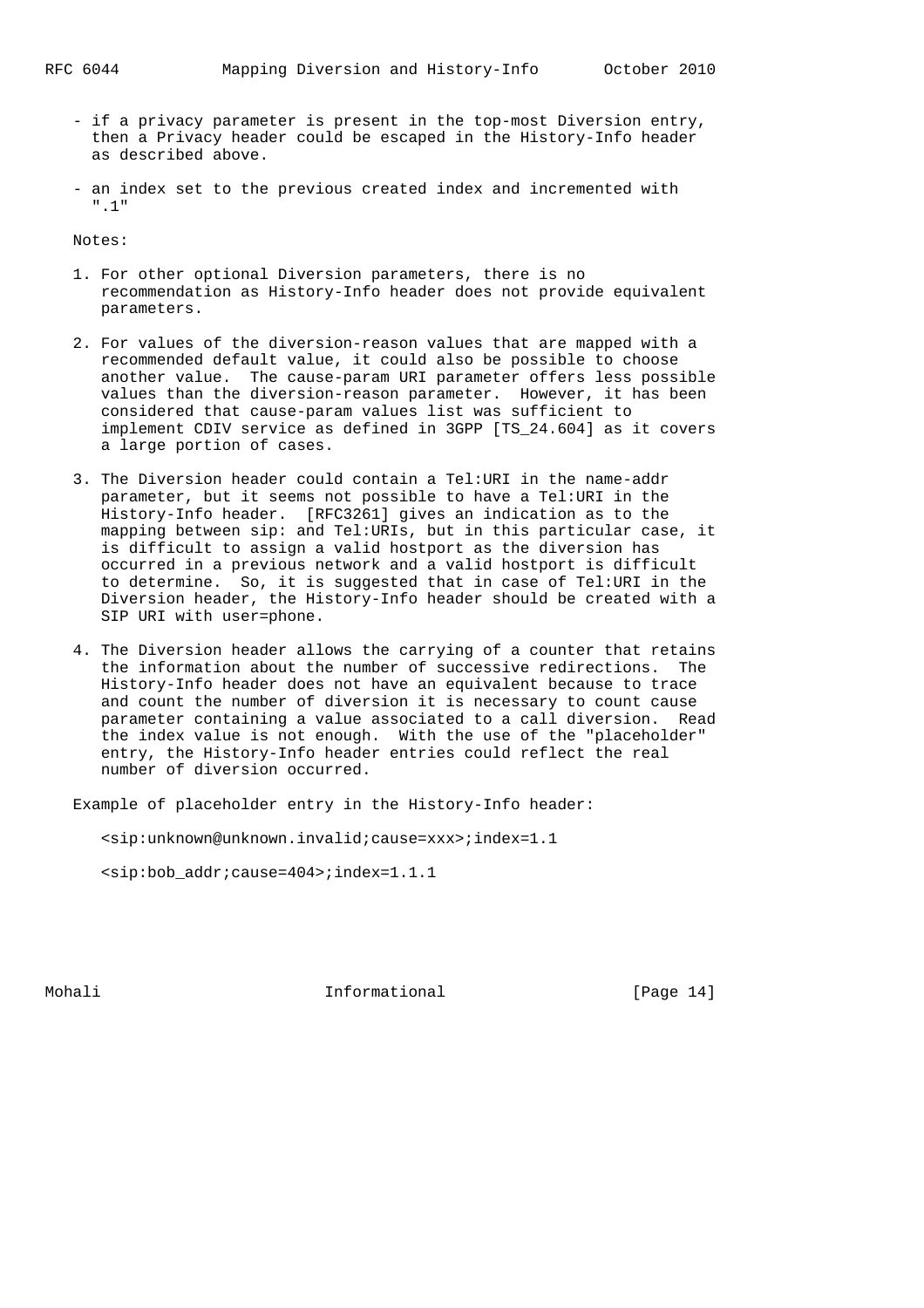"cause=xxx" reflects the diverting reason of a previous diverting user. For a placeholder hi-entry, the value "404" must be taken for the cause-param and so, located in the next hi-entry.

 Concerning local policies recommendations about headers coexistence in the INVITE request, see sections 2.2 and 7.5.

## 6. History-Info Header to Diversion Header

 To create the Diversion entries in the same order than during a session establishment, the History-Info entries must be mapped from the top-most until the bottom-most. The first History-Info header entry selected will be mapped into the last Diversion header entry and so on. One Diversion header entry must be created for each History-Info entry, with a cause-param reflecting a diverting reason as listed in the [RFC4458].

 In this case, the History-Info header must be mapped into the Diversion header as following:

Mohali **Informational Informational** [Page 15]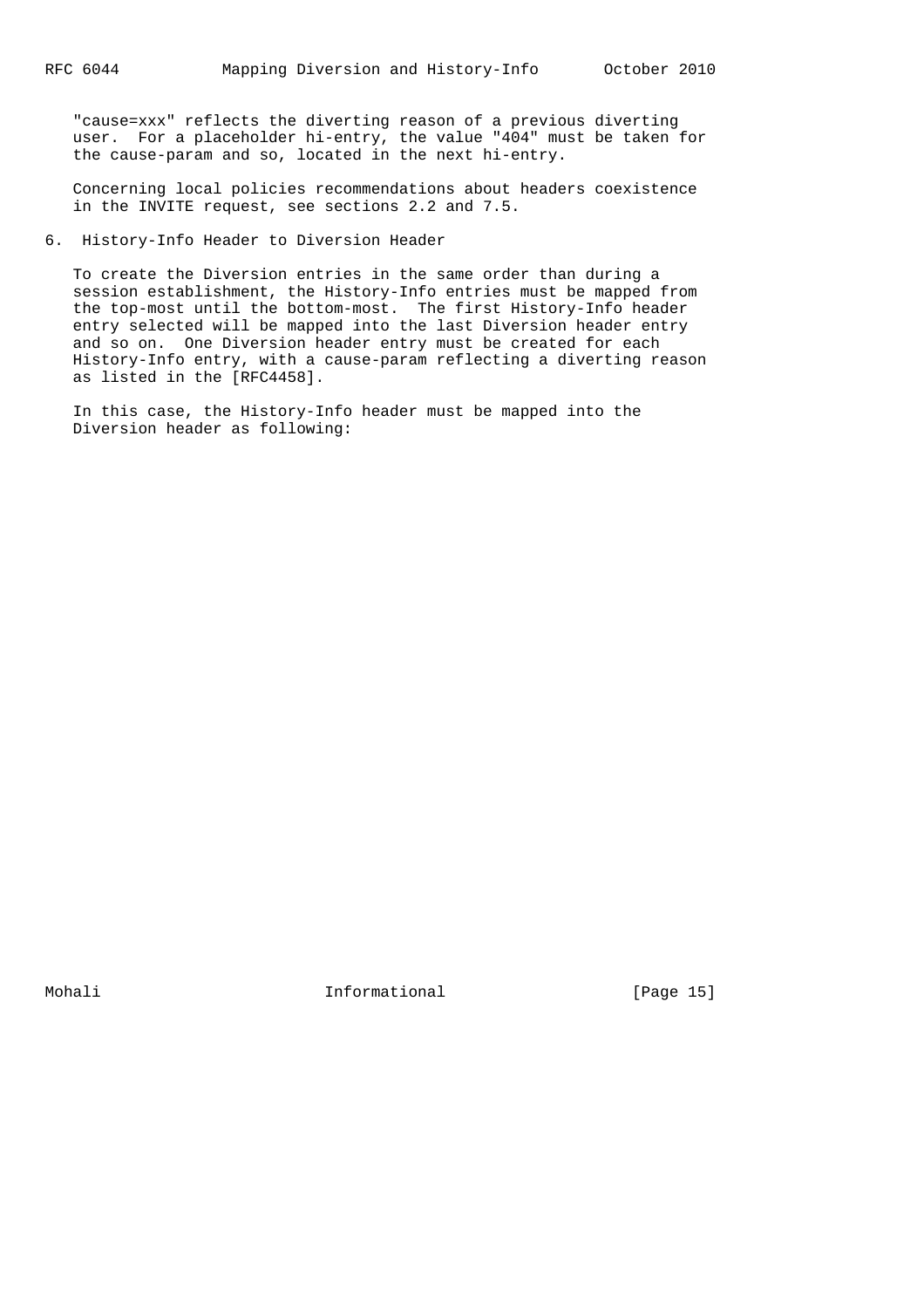Source Destination History-Info header component: Diversion header component: ===================================================================== hi-targeted-to-uri of the name-addr History-Info that precedes the one containing a diverting cause-param. ===================================================================== cause-param Reason 404---------------------------------------"unknown" (default value) 302---------------------------------------"unconditional" 486---------------------------------------"user-busy" 408---------------------------------------"no-answer" 480 or 487--------------------------------"deflection " 503---------------------------------------"unavailable" ===================================================================== hi-index Counter Mandatory parameter for--------------------The counter is set to "1". History-Info reflecting the chronological order of the information. ===================================================================== Privacy header [RFC3323] escaped in the Privacy hi-targeted-to-uri of the History-Info, which precedes the one containing a diverting cause-param. Optional parameter for History-Info, this Privacy indicates that this specific History-Info header should not be forwarded. "history"----------------------------------"full" Privacy header field ----------------------"Off" Absent or "none"

=====================================================================

 Note: For other optional History-Info parameters, there is no recommendation as Diversion header does not provide equivalent parameters.

 Concerning local policies recommendations about headers coexistence in the INVITE request, see section 2.2.

Mohali **Informational Informational** [Page 16]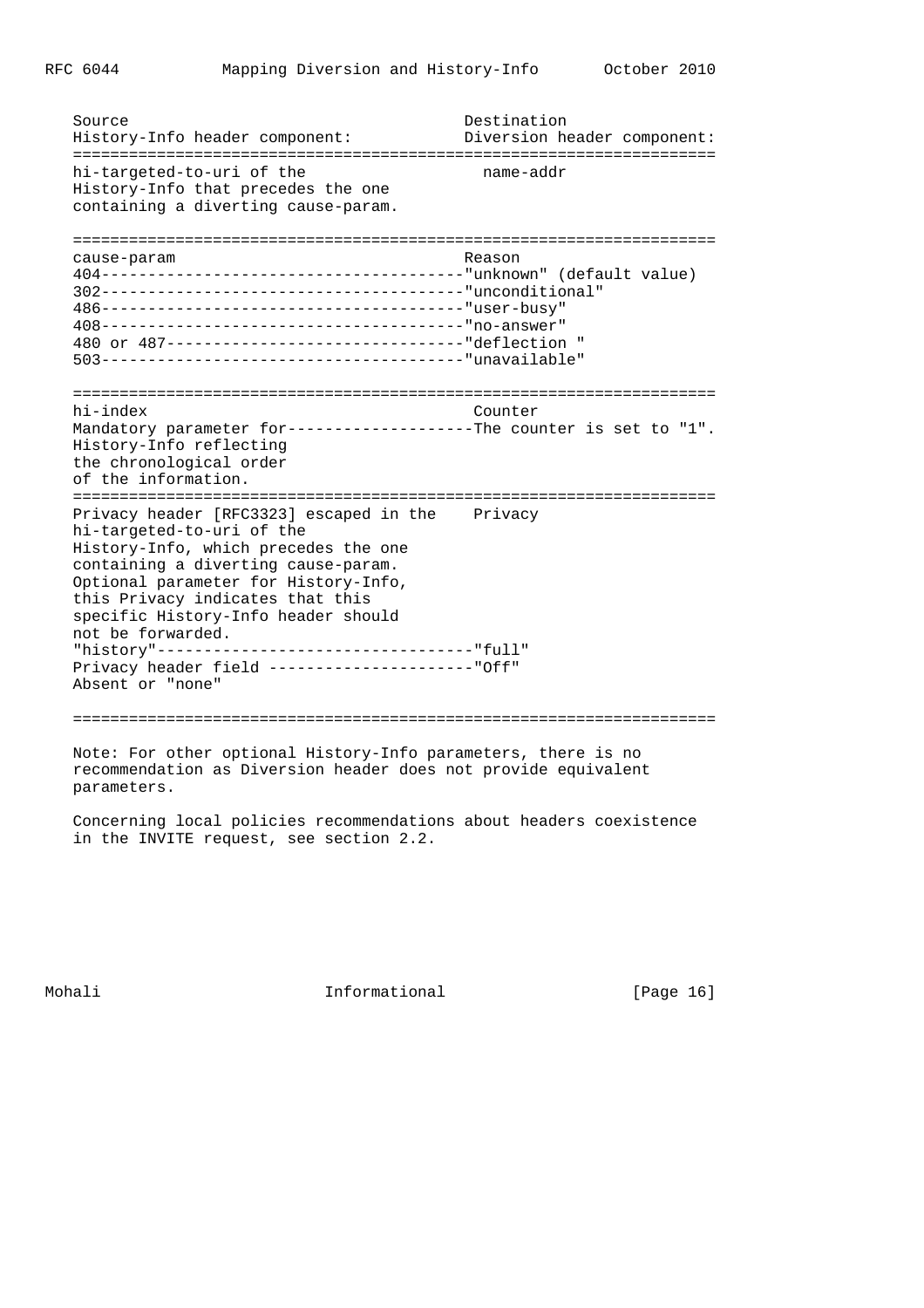# 7. Examples

7.1. Example with Diversion Header Changed into History-Info Header

```
 INVITE last_diverting_target
   Diversion:
   diverting_user3_address;reason=unconditional;counter=1;privacy=off,
   diverting_user2_address;reason=user-busy;counter=1;privacy=full,
  diverting user1 address;reason=no-answer;counter=1;privacy=off
   Mapped into:
   History-Info:
    <sip: diverting_user1_address; privacy=none >; index=1,
    <sip: diverting_user2_address; cause=408?privacy=history>;index=1.1,
    <sip: diverting_user3_address; cause=486?privacy=none>;index=1.1.1,
    <sip: last_diverting_target; cause=302>;index=1.1.1.1
7.2. Example with History-Info Header Changed into Diversion Header
   History-Info:
    <sip: diverting_user1_address?privacy=history >; index=1,
    <sip: diverting_user2_address; cause=302? privacy=none>;index=1.1,
    <sip: last_diverting_target; cause=486>;index=1.1.1
   Mapped into:
   Diversion:
   diverting_user2_address; reason=user-busy; counter=1; privacy=off,
  diverting_user1_address; reason=unconditional; counter=1;
   privacy=full
7.3. Example with Two SIP Networks Using History-Info Header
      Interworking with a SIP Network Using Diversion Header
   A -> P1 -> B -> C -> P2 -> D-> E
   A, B, C, D and E are users.
   B, C and D have Call Forwarding service invoked.
   P1 and P2 are proxies.
```
Mohali **Informational Informational** [Page 17]

Only relevant information is shown on the following call flow.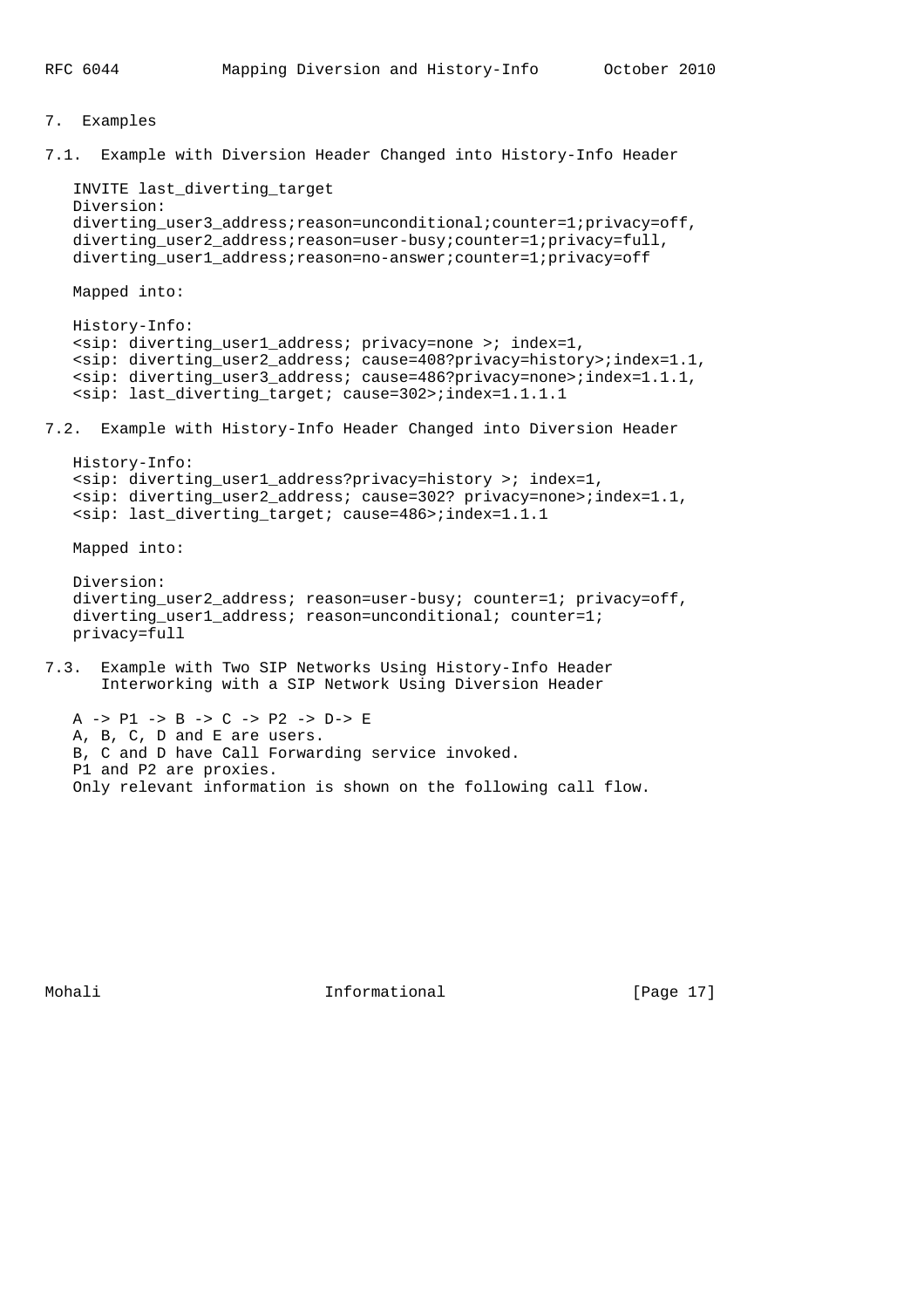| SIP network using<br>History-Info | IWF*                                                                                                                                                                                                                                                                                                      | SIP network using<br>Diversion |                                 |                                                                                                    |                                        | IWF*<br>SIP net.<br>using<br>Hist-Info |
|-----------------------------------|-----------------------------------------------------------------------------------------------------------------------------------------------------------------------------------------------------------------------------------------------------------------------------------------------------------|--------------------------------|---------------------------------|----------------------------------------------------------------------------------------------------|----------------------------------------|----------------------------------------|
| UA A<br>P1 ASB                    |                                                                                                                                                                                                                                                                                                           |                                | P2 ASC                          | UAC AS D                                                                                           |                                        | UA E                                   |
| INV B<br>$-----&>$                |                                                                                                                                                                                                                                                                                                           |                                |                                 |                                                                                                    |                                        |                                        |
| INV B<br>------>                  | Supported: histinfo<br>History-Info:<br><sip:proxyp1>; index=1,<br/><sip:userb>; index=1.1<br/>INV C<br/><math>------&gt;</math><br/>History-Info:<br/><sip:proxyp1>; index=1,<br/><sip:userb>; index=1.1</sip:userb></sip:proxyp1></sip:userb></sip:proxyp1>                                             |                                |                                 |                                                                                                    |                                        |                                        |
|                                   | <sip:userc; cause="302">; index=1.1.1<br/>INV C<br/><math>----&gt;</math><br/>Diversion:<br/>B reason= unconditional counter=1<br/>History-Info:<br/><sip:proxyp1>; index=1,<br/><sip:userb>; index=1.1<br/><sip:proxyp2; cause="302">; index=1.1.1</sip:proxyp2;></sip:userb></sip:proxyp1></sip:userc;> |                                |                                 |                                                                                                    |                                        |                                        |
|                                   |                                                                                                                                                                                                                                                                                                           | INV C<br>$-----&>$             | INV C<br>$------>$<br>$---180-$ | No response timer expire<br>$\left  \begin{array}{cc} - - - I N V & D & - - - \end{array} \right $ | No modification of Diversion due to P2 |                                        |

Mohali **Informational** Informational **Informational** [Page 18]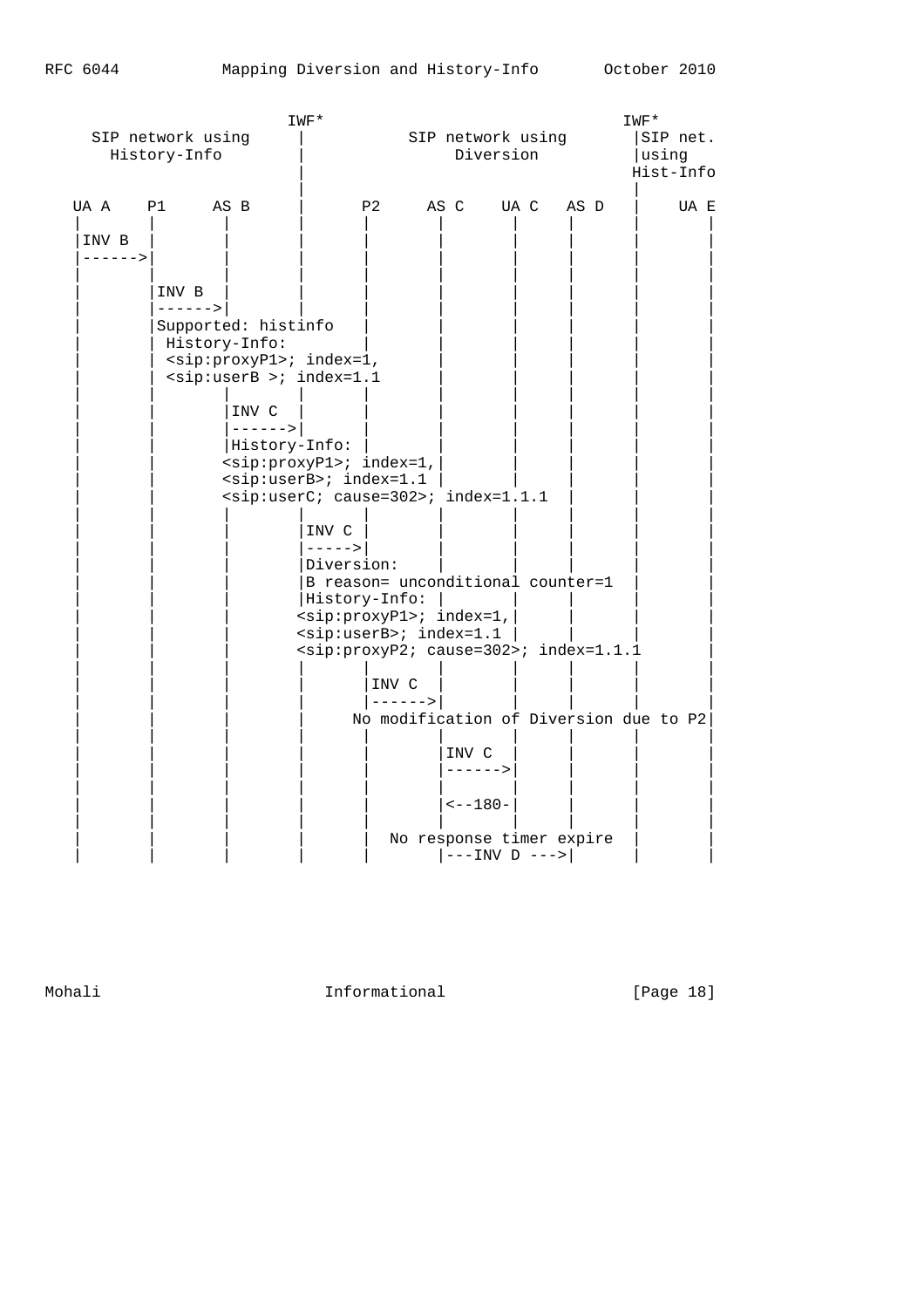| Diversion: userC; reason=no-answer; counter=1; privacy=full, userB; reason=unconditional; counter=1; privacy=off, History-Info: | | | <sip:proxyP1>; index=1, | | | | | | <sip:userB>; index=1.1 | | |  $\langle$ sip:proxyP2; cause=302>; index=1.1.1 | | | | | | | | | | | | | | | | | |INV E | | | | | | | | | |----->| | Diversion: userD; reason=time-of-day; counter=1; privacy=off userC; reason=no-answer; counter=1; privacy=full,  $userB: reason = unconditional: counter=1; privacy=off,$ History-Info: | | | <sip:proxyP1>; index=1, | | | | | <sip:userB>; index=1.1 | |  $<$ sip:proxyP2; cause=302>; index=1.1.1 | | | | | | | | | | | | | | | | | | | INV E | | | | | | | | | |------>| History-Info: | | | <sip:proxyP1>; index=1, | | | | <sip:userB ?privacy=none>; index=1.1, | | | | <sip:proxyP2; cause=302>; index=1.1.1, | | | | <sip:userC ?privacy=history>; index=1.1.1.1, | | | <sip:userD; cause=408 ?privacy=none>; index=1.1.1.1.1,  $\langle$ sip:userE; cause=404>; index=1.1.1.1.1.1 | | | | | | | | | | | | | | | | | | | |

 \* Note: The IWF is an interworking function that could be a stand alone equipment not defined in this document (it could be a proxy).

### 7.4. Additional Interworking Cases

 Even if for particular cases in which both headers could coexist, it should be the network local policy responsibility to make it work together. Here are described some situations and some recommendations on the behavior to follow.

 In the case where there is one network that includes different nodes, some of them supporting the Diversion header and other ones supporting the History-Info header, there is a problem when any node handling a message does not know the next node that will handle the message. This case can occur when the network has new and old nodes, the older ones using Diversion header and the more recent History- Info header.

Mohali Informational [Page 19]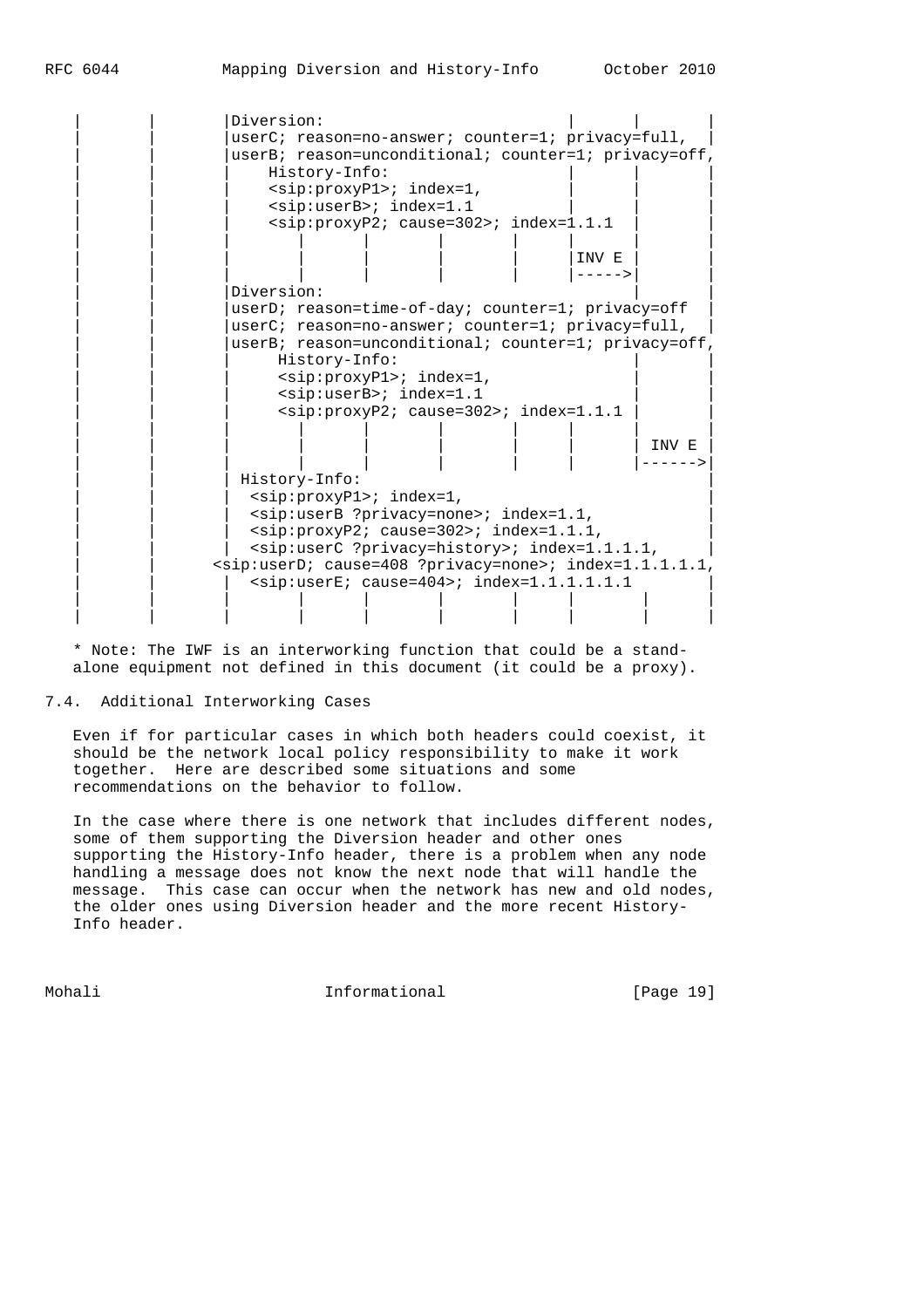While a network replacement may be occurring, there will be a time when both nodes coexist in the network. If the different nodes are being used to support different subscriber types due to different node capabilities then the problem is more important. In this case, there is a need to pass both History-Info header and Diversion header within the core network.

 These headers need to be equivalent to ensure that, whatever the node receiving the message, the correct diversion information is received. This requires that whatever the received header, there is a requirement to be able to compare the headers and to convert the headers. Depending upon the node capability, it may be possible to make assumptions as to how this is handled.

- o If it is known that the older Diversion header supporting nodes do not pass on any received History-Info header, then the interworking becomes easier. If a message is received with only Diversion headers, then it has originated from an 'old' node. The equivalent History-Info entries can be created and these can then be passed as well as the Diversion header.
- o If the node creates a new History-Info header for a call diversion, then an additional Diversion header must be created.
- o If the next node is an 'old' node, then the Diversion header will be used by that node and the History-Info entries will be removed from the message when it is passed on.
- o If the next node is a new node then the presence of both Diversion header and History-Info header means that interworking has already occurred and the Diversion and History-Info entries must be considered equivalent.
- o If both nodes pass on both History-Info header and Diversion header, but only actively use one, then both types of nodes need to perform the interworking and must maintain equivalence between the headers. This will eventually result in the use of Diversion header being deprecated when all nodes in the network support History-Info header.
- 8. Security Considerations

The security considerations in [RFC4244] and [RFC5806] apply.

 The use of the Diversion header or the History-Info header require the application of the requested privacy and integrity asked by each diverting user or entity. Without integrity, the requested privacy functions could be downgraded or eliminated, potentially exposing

Mohali Informational [Page 20]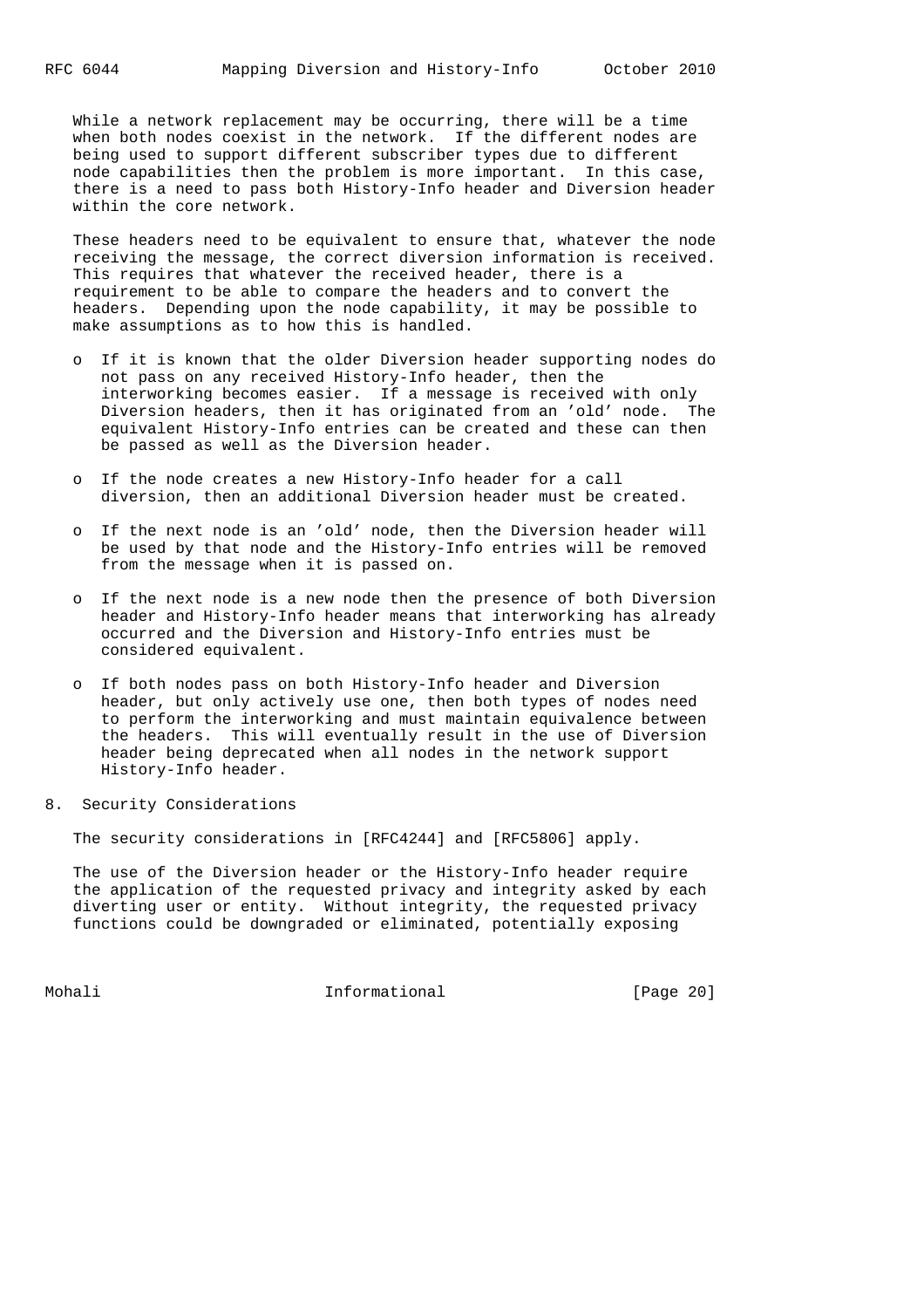identity information. Without confidentiality, eavesdroppers on the network (or any intermediaries between the user and the privacy service) could see the very personal information that the user has asked the privacy service to obscure. Unauthorized insertion, deletion of modification of those headers, can provide misleading information to users and applications. A SIP entity that can provide a redirection reason in a History-Info header or a Diversion header should be able to suppress this in accordance with privacy requirements of the user concerned.

9. Acknowledgements

 The editor would like to acknowledge the constructive feedback and support provided by Steve Norreys, Jan Van Geel, Martin Dolly, Francisco Silva, Guiseppe Sciortino, Cinza Amenta, Christer Holmberg, Ian Elz, Jean-Francois Mule, Mary Barnes, Francois Audet, Erick Sasaki, Shida Schubert, Joel M. Halpern, Bob Braden, and Robert Sparks. Merci a Lionel Morand, Xavier Marjou, and Philippe Fouquart.

### 10. References

#### 10.1. Normative References

- [RFC3261] Rosenberg, J., Schulzrinne, H., Camarillo, G., Johnston, A., Peterson, J., Sparks, R., Handley, M., and E. Schooler, "SIP: Session Initiation Protocol", RFC 3261, June 2002.
- [RFC3323] Peterson, J., "A Privacy Mechanism for the Session Initiation Protocol (SIP)", RFC 3323, November 2002.
- [RFC3326] Schulzrinne, H., Oran, D., and G. Camarillo, "The Reason Header Field for the Session Initiation Protocol (SIP)", RFC 3326, December 2002.
- [RFC4244] Barnes, M., Ed., "An Extension to the Session Initiation Protocol (SIP) for Request History Information", RFC 4244, November 2005.
- [RFC5806] Levy, S. and M. Mohali, Ed., "Diversion Indication in SIP", RFC 5806, March 2010.
- 10.2. Informative References
	- [RFC4458] Jennings, C., Audet, F., and J. Elwell, "Session Initiation Protocol (SIP) URIs for Applications such as Voicemail and Interactive Voice Response (IVR)", RFC 4458, April 2006.

Mohali **Informational Informational** [Page 21]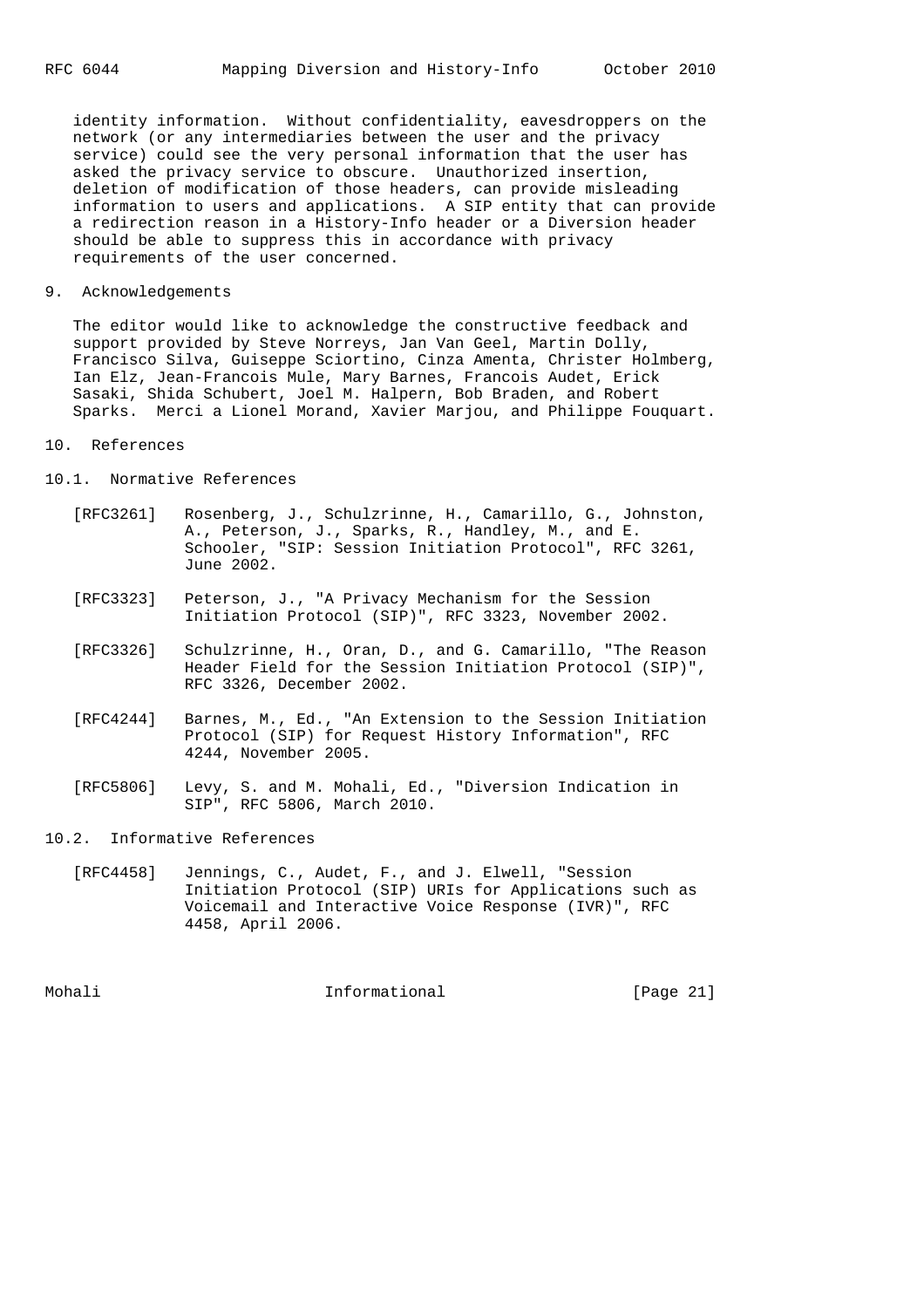- [RFC5234] Crocker, D., Ed., and P. Overell, "Augmented BNF for Syntax Specifications: ABNF", STD 68, RFC 5234, January 2008.
- [TS\_24.604] 3rd Generation Partnership Project, "Technical Specification Group Core Network and Terminals ; Communication Diversion (CDIV) using IP Multimedia (IM)Core Network (CN) subsystem ; Protocol specification (Release 8), 3GPP TS 24.604", December 2008.
- [TS\_29.163] 3rd Generation Partnership Project, "Technical Specification Group Core Network and Terminals ; Interworking between the IP Multimedia (IM) Core Network (CN) Subsystem and Circuit Switched (CS) networks (Release 8)", December 2008.

Mohali **Informational Informational** [Page 22]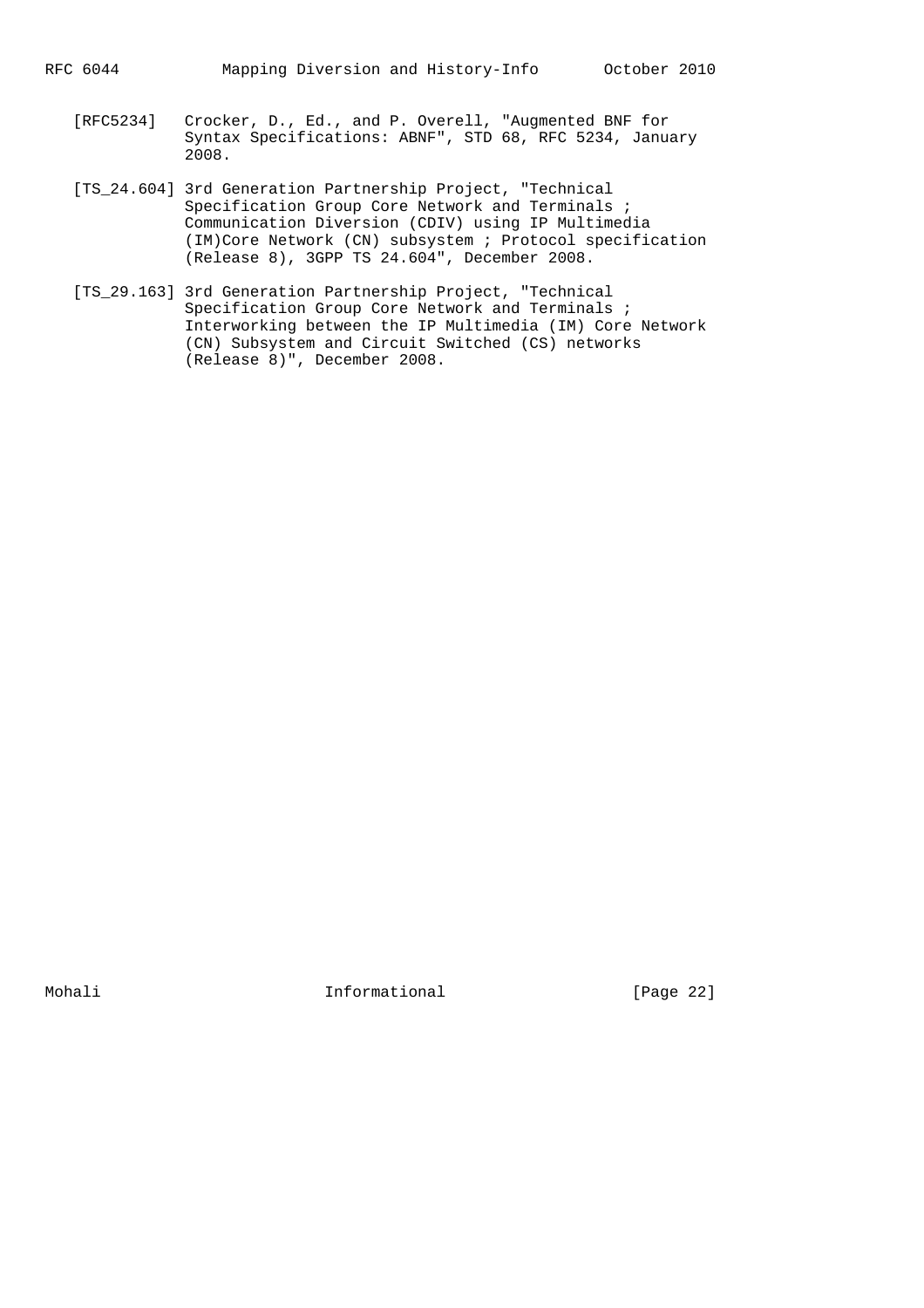Appendix A. Interworking between Diversion Header and Voicemail URI

 Voicemail URI is a mechanism described in RFC 4458 to provide a simple way to transport only one redirecting user address and the reason why the diversion occurred in the R-URI of the INVITE request. This mechanism is mainly used for call diversion to a voicemail.

Diversion header to Voicemail URI:

 Received: Diversion: userA-address;reason=user-busy;counter=1;privacy=full

 Sent (Voicemail URI created in the R-URI line of the INVITE): sip: voicemail@example.com;target=userA-address;cause=486 SIP/2.0

 Mapping of the Redirection Reason is the same as for History-Info header with a default value set to 404.

 If the Diversion header contains more than one Diversion entry, the choice of the redirecting user information inserted in the URI is in charge of the network local policy. For example, the choice criterion of the redirecting information inserted in the URI could be the destination of forwarded INVITE request (whether or not the voicemail serves this user).

 Note: This interworking could be done in addition to the interworking of the Diversion header into the History-Info header.

Voicemail URI to Diversion header:

 In case of real voicemail, this way of interworking should not happen. However, if for any reason it occurs, it is recommended to do it as following:

 Received: INVITE sip: voicemail@example.com;\ target=sip:+33145454500%40example.com;user=phone;\ cause=302 SIP/2.0

 Sent in the forwarded INVITE: Diversion: sip:+ 33145454500%40example.com;user=phone;reason=unconditional;counter=1

Mohali **Informational Informational** [Page 23]